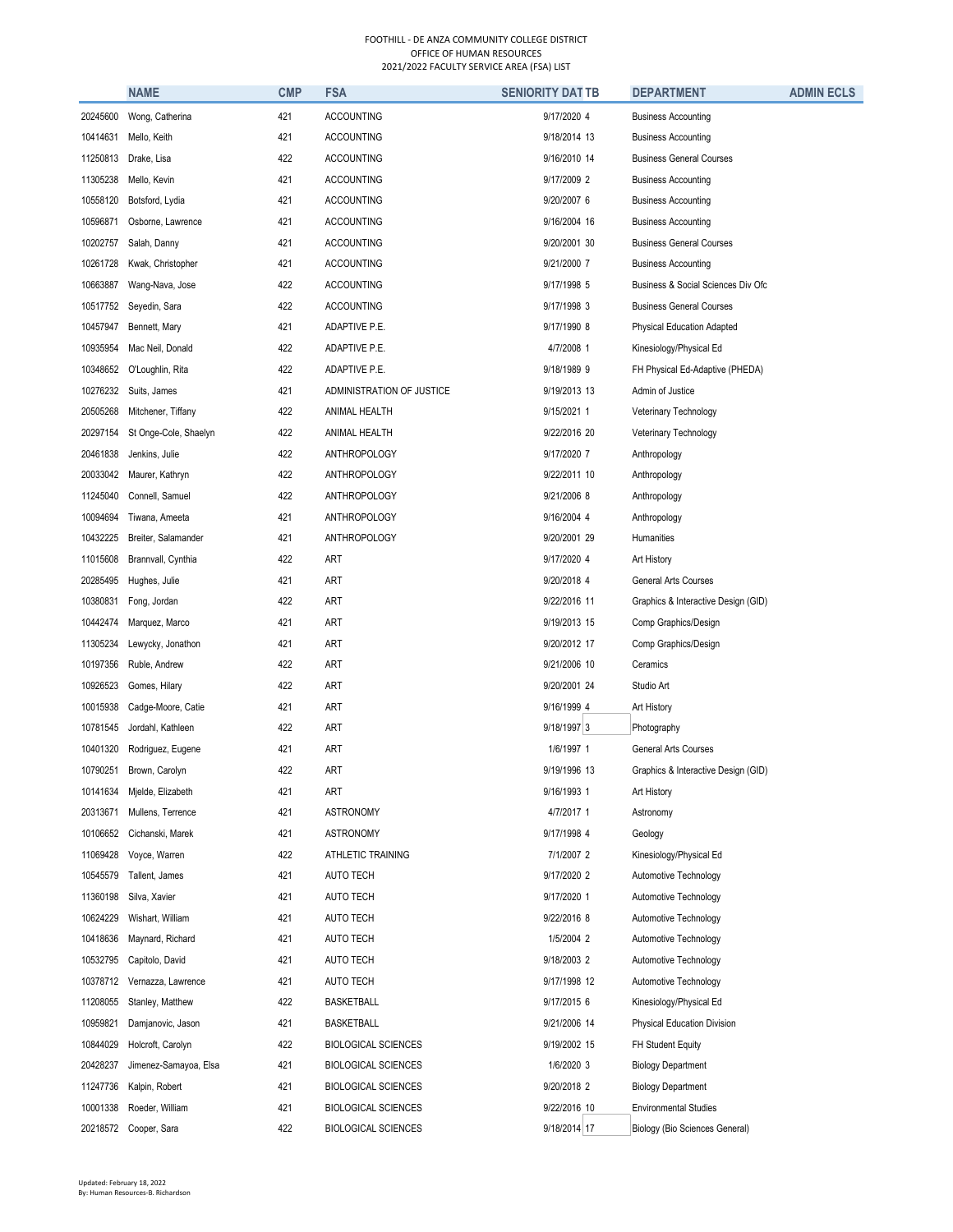| 20210081         | Bordignon, Guido        | 422 | BIOLOGICAL SCIENCES        | 6/30/2014 1  | Biology (Bio Sciences General)  |
|------------------|-------------------------|-----|----------------------------|--------------|---------------------------------|
| 20100012         | Kang'a, Simon           | 421 | BIOLOGICAL SCIENCES        | 9/20/2012 10 | <b>Biology Department</b>       |
| 11119633         | Staudinger, Jeffery     | 421 | <b>BIOLOGICAL SCIENCES</b> | 9/16/2010 3  | <b>Environmental Studies</b>    |
| 10896868         | Edwards, Amelia         | 422 | <b>BIOLOGICAL SCIENCES</b> | 9/16/2010 12 | Biology (Bio Sciences General)  |
| 10699199         | De Toro, Alicia         | 421 | <b>BIOLOGICAL SCIENCES</b> | 9/16/2010 7  | <b>Environmental Studies</b>    |
| 20031302         | Bram, Jason             | 421 | BIOLOGICAL SCIENCES        | 9/16/2010 8  | <b>Biology Department</b>       |
| 11305112         | Schinske, Jeffrey       | 422 | <b>BIOLOGICAL SCIENCES</b> | 1/5/2009 1   | Biology (Bio Sciences General)  |
| 11266276         | Schultz, Gillian        | 422 | BIOLOGICAL SCIENCES        | 9/20/2007 16 | Biology (Bio Sciences General)  |
| 11222157         | Heyer, Bruce            | 421 | BIOLOGICAL SCIENCES        | 9/22/2005 8  | <b>Biology Department</b>       |
| 10560062         | Miller, Anne            | 421 | <b>BIOLOGICAL SCIENCES</b> | 9/16/2004 3  | <b>Biology Department</b>       |
| 10804967         | Schultheis, Lisa        | 422 | BIOLOGICAL SCIENCES        | 9/19/2002 10 | Biology (Bio Sciences General)  |
| 10168584         | Erickson, Karen         | 422 | BIOLOGICAL SCIENCES        | 4/3/2000 1   | Biology (Bio Sciences General)  |
| 11249010         | Mcpartlan, Elizabeth    | 421 | BIOLOGICAL SCIENCES        | 9/18/1997 1  | <b>Biology Department</b>       |
| 10071077         | Annen, Vickie           | 421 | BIOLOGICAL SCIENCES        | 9/18/1997 4  | <b>Biology Department</b>       |
| 20418966         | Rotsides, Christina     | 422 | <b>CHEMISTRY</b>           | 9/19/2019 1  | Chemistry                       |
| 20155362         | Mar, Brendan            | 421 | <b>CHEMISTRY</b>           | 9/20/2018 7  | Chemistry Program               |
| 20303388         | Deming, Christopher     | 421 | <b>CHEMISTRY</b>           | 9/20/2018 3  | <b>Chemistry Program</b>        |
| 11269826         | Painter, Ronald         | 422 | <b>CHEMISTRY</b>           | 9/21/2017 15 | Chemistry                       |
| 20339718         | Brophy, Megan           | 421 | <b>CHEMISTRY</b>           | 9/21/2017 10 | <b>Chemistry Program</b>        |
| 10626409         | Nguyen, Rosa            | 422 | <b>CHEMISTRY</b>           | 9/19/2013 16 | Chemistry                       |
| 11305296         | Woodbury, Erik          | 421 | <b>CHEMISTRY</b>           | 9/20/2012 7  | Chemistry Program               |
| 10355721         | Rao, Sandhya            | 422 | <b>CHEMISTRY</b>           | 9/22/2011 7  | Chemistry                       |
| 10454641         | Muzzi, Cinzia           | 421 | <b>CHEMISTRY</b>           | 9/16/2004 9  | Chemistry Program               |
| 10815076         | Armstrong, Kathleen     | 422 | <b>CHEMISTRY</b>           | 9/19/2002 6  | Chemistry                       |
| 10874456         | Cormia, Robert          | 422 | CHEMISTRY                  | 9/20/2001 7  | NanoTechnology                  |
| 10131731         | Gray, David             | 421 | <b>CHEMISTRY</b>           | 9/16/1999 8  | Chemistry Program               |
| 10921837         | Larson, Londa           | 422 | <b>CHEMISTRY</b>           | 9/15/1994 1  | Chemistry                       |
| 10874702         | Daley, Richard          | 422 | <b>CHEMISTRY</b>           | 9/16/1993 3  | Chemistry                       |
| 11250356         | Roy, Jayanti            | 421 | CHILD DEVELOPMENT          | 9/21/2017 19 | Early Childhood Development     |
| 20339490         | Dominguez, Maria        | 422 | CHILD DEVELOPMENT          | 9/21/2017 24 | <b>Child Development</b>        |
| 11022578         | Kerbey, Nicole          | 422 | CHILD DEVELOPMENT          | 9/20/2012 2  | <b>Child Development</b>        |
| 11250044         | Vargas, Nellie          | 421 | CHILD DEVELOPMENT          | 9/20/2007 21 | Early Childhood Development     |
| 11245227 Sun, Li |                         | 421 | CHILD DEVELOPMENT          | 9/20/2007 22 | Early Childhood Development     |
| 20096594         | Alameer, Abeer          | 421 | <b>CIS</b>                 | 4/8/2019 1   | Computer Info Sys-Genl          |
| 20259329         | Parrish, Jennifer       | 421 | <b>CIS</b>                 | 9/17/2015 1  | Computer Info Sys-Genl          |
| 10542685         | Murphy, William         | 422 | <b>CIS</b>                 | 9/19/2002 5  | FH-Computer Sciences (C S)      |
| 10368837         | Georgiou, Speranta      | 421 | <b>CIS</b>                 | 9/19/2002 16 | Computer Info Sys-Genl          |
|                  |                         | 421 |                            |              | Computer Info Sys-Genl          |
| 10664895         | Singh, Sukhjit          |     | <b>CIS</b>                 | 9/20/2001 9  |                                 |
| 10874456         | Cormia, Robert          | 422 | CIS                        | 9/20/2001 7  | NanoTechnology                  |
| 10126003         | Oldham, Ira             | 421 | CIS                        | 9/16/1999 1  | Computer Info Sys-Genl          |
| 10603690         | Nguyen, Uyen            | 421 | CIS                        | 9/16/1999 13 | Computer Info Sys-Genl          |
| 11248921         | Pape, Mary              | 421 | <b>CIS</b>                 | 9/17/1998 10 | Computer Info Sys-Genl          |
| 10683442         | Garbacea, Delia-Manuela | 421 | CIS                        | 9/17/1998 9  | Computer Info Sys-Genl          |
| 10405974         | Sherby, Mark            | 421 | <b>CIS</b>                 | 9/19/1996 3  | <b>Business Division Office</b> |
| 10475617         | Krestas, George         | 421 | <b>CIS</b>                 | 9/18/1989 14 | <b>Transfer Engineering</b>     |
| 10657163         | Weusijana, Baba Kofi    | 422 | <b>COMPUTER SCIENCE</b>    | 9/21/2017 11 | FH-Computer Sciences (C S)      |
| 20193259         | Venkataraman, Anand     | 422 | <b>COMPUTER SCIENCE</b>    | 9/17/2015 20 | FH-Computer Sciences (C S)      |
| 20195887         | Mazloom, Bita           | 422 | <b>COMPUTER SCIENCE</b>    | 9/17/2015 18 | FH-Computer Sciences (C S)      |
| 20179638         | Goel, Manish            | 421 | <b>COMPUTER SCIENCE</b>    | 9/18/2014 7  | Computer Info Sys-Genl          |
| 20176435         | Reed, Eric              | 422 | <b>COMPUTER SCIENCE</b>    | 8/1/2013 1   | Supplemental Instruction-PSME   |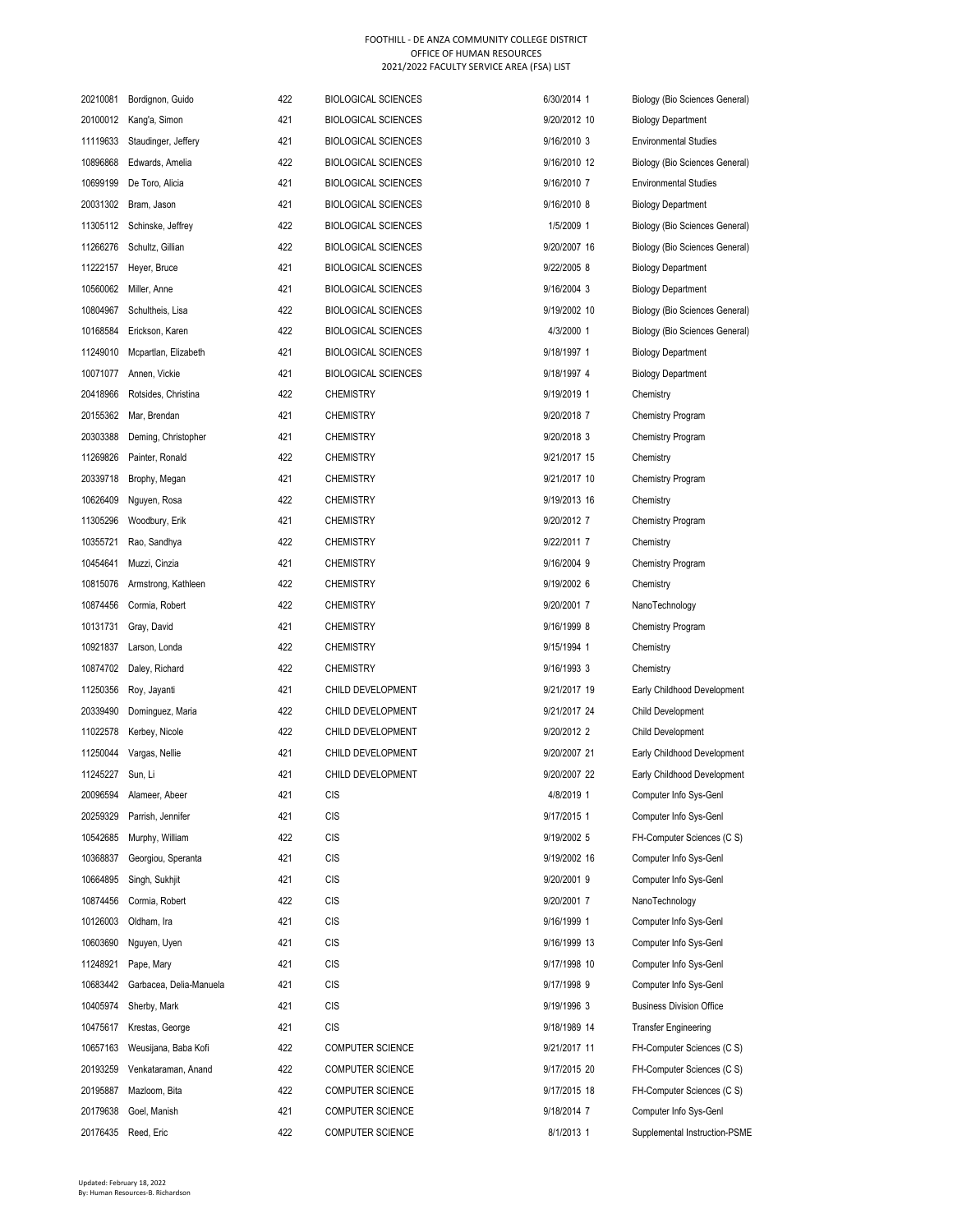| 10542685             | Murphy, William           | 422 | <b>COMPUTER SCIENCE</b>               | 9/19/2002 5                | FH-Computer Sciences (C S)                         |
|----------------------|---------------------------|-----|---------------------------------------|----------------------------|----------------------------------------------------|
| 10368837             | Georgiou, Speranta        | 421 | <b>COMPUTER SCIENCE</b>               | 9/19/2002 16               | Computer Info Sys-Genl                             |
| 10664895             | Singh, Sukhjit            | 421 | <b>COMPUTER SCIENCE</b>               | 9/20/2001 9                | Computer Info Sys-Genl                             |
| 10126003             | Oldham, Ira               | 421 | <b>COMPUTER SCIENCE</b>               | 9/16/1999 1                | Computer Info Sys-Genl                             |
| 10475617             | Krestas, George           | 421 | <b>COMPUTER SCIENCE</b>               | 9/18/1989 14               | <b>Transfer Engineering</b>                        |
| 20294876             | Vazifdar, Anita           | 421 | COUNS FOR STDNT W/DISABILITIES        | 9/21/2017 20               | EDC                                                |
| 11198525             | Overton, Mimi             | 422 | COUNS FOR STDNT W/DISABILITIES        | 8/1/2017 3B                | <b>Disability Resource Center</b>                  |
| 11305092             | Weber, Janet              | 421 | <b>COUNS FOR STDNT W/DISABILITIES</b> | 5/1/2014 1                 | Counseling                                         |
| 10269204             | Emanuel, Leeann           | 421 | COUNS FOR STDNT W/DISABILITIES        | 8/1/2010 1                 | <b>DSPS-General</b>                                |
| 11250842             | Halwani, Esther           | 421 | <b>COUNS FOR STDNT W/DISABILITIES</b> | 9/18/2008 1                | Hope-De Anza Program                               |
| 10124420             | Glapion, Kevin            | 421 | COUNS FOR STDNT W/DISABILITIES        | 1/8/2001 2                 | <b>DSPS-General</b>                                |
| 10365422             | De Carvalho, Monica       | 421 | COUNS FOR STDNT W/DISABILITIES        | 9/15/1997 1                | Hope-De Anza Program                               |
| 10671582             | Smith, Leah               | 421 | COUNSELING                            | $9/15/2021$ 7              | Language Arts Division Office                      |
| 20427961             | Wallis, Glynn             | 421 | COUNSELING                            | 9/17/2020 8                | EOPS DA                                            |
| 20464548             | Tran, Trisha              | 421 | COUNSELING                            | 9/17/2020 13               | CAT-CTE Career Dev                                 |
| 11177649             | Canyon, Maurice           | 421 | COUNSELING                            | 9/17/2020 10               | <b>Academic Services</b>                           |
| 20462160             | Maravilla, Ana            | 422 | COUNSELING                            | 8/26/2020 1                | <b>Disability Resource Center</b>                  |
| 20296734             | PalmerinAquilera, Mayra   | 422 | COUNSELING                            | 8/18/2020 1                | <b>Disability Resource Center</b>                  |
| 20297753             | Melendez, Bianca          | 421 | COUNSELING                            | 6/15/2020 1                | <b>DSPS-General</b>                                |
| 10620770             | Fields, Sheldon           | 421 | COUNSELING                            | 2/1/2020 1                 | Outreach                                           |
| 20422396             | Nguyen, Anna              | 421 | COUNSELING                            | 10/15/2019 2               | Outreach                                           |
| 20382458             | Flores, Ashley            | 421 | COUNSELING                            | 10/15/2019 1               | Outreach                                           |
| 20350719             | Saechao Schweikert, Chai  | 421 | COUNSELING                            | 10/7/2019 2                | Outreach                                           |
| 20031252             | Ruelas, Jesus             | 421 | COUNSELING                            | 9/19/2019 1                | Outreach                                           |
| 20389201             | Wang, Amy                 | 421 | <b>COUNSELING</b>                     | 9/3/2019 1                 | <b>Academic Services</b>                           |
| 20416617             | Rivera, Liliana           | 421 | <b>COUNSELING</b>                     | 8/12/2019 1                | Learning Resources Division                        |
| 20382287             | Rodriguez, Christian      | 421 | <b>COUNSELING</b>                     | 8/5/2019 5                 | Language Arts General                              |
| 20416491             | Guido Flores, Norma       | 421 | COUNSELING                            | 8/1/2019 2                 | Outreach                                           |
| 10385650             | Carrillo, Luis            | 422 | <b>COUNSELING</b>                     | 6/3/2019 1                 | Counseling                                         |
| 11320450             | Vilaubi, Felisa           | 421 | <b>COUNSELING</b>                     | 9/21/2017 14               | English Second Language                            |
| 10767610             | Inoue, Betty              | 421 | <b>COUNSELING</b>                     | 1/17/2017 2                | Counseling                                         |
| 20310351             | Castro, Elisa             | 421 | <b>COUNSELING</b>                     | 1/17/2017 1                | Counseling                                         |
| 11305241             | Teppang, Noemi            | 421 | COUNSELING                            | 1/9/2017 2                 | F-1 Admissions-DA                                  |
|                      |                           | 421 | COUNSELING                            | 1/9/2017 1                 | Mathematics                                        |
| 20309702<br>10700204 | Nguyen, Anh Khoa          | 421 |                                       |                            | Physical Sciences & Math Division                  |
|                      | Maturino, Melissa         | 422 | COUNSELING                            | 1/1/2017 1<br>9/22/2016 13 |                                                    |
| 11223667             | Der Bing, Clifton         | 421 | COUNSELING                            |                            | <b>Psychological Services</b>                      |
| 20297661             | Kelly, Denica             | 421 | COUNSELING<br><b>COUNSELING</b>       | 8/1/2016 1<br>7/1/2016 1   | F-1 Admissions-DA<br>Language Arts Division Office |
| 20270063<br>10968175 | Ganesh, Monica            | 422 |                                       |                            |                                                    |
|                      | Meacham, Dokesha          |     | COUNSELING                            | 6/1/2016 2<br>1/4/2016 2   | Counseling                                         |
| 20269066             | Slede, Lisa               | 422 | COUNSELING                            |                            | <b>Psychological Services</b>                      |
| 20269196             | Ortiz, Louiseann          | 421 | COUNSELING                            | 1/4/2016 1                 | Physical Education Division                        |
| 10206841             | Nguyen, Hung              | 421 | COUNSELING                            | 1/4/2016 3                 | <b>Bio Health Science Division</b>                 |
| 11250761             | Morales, Jorge            | 421 | COUNSELING                            | 11/1/2015 1                | <b>Academic Services</b>                           |
| 20264241             | Donato, Alexis            | 422 | COUNSELING                            | 10/1/2015 1                | <b>Psychological Services</b>                      |
| 20217185             | Jimenez, Eleazar          | 422 | COUNSELING                            | 9/17/2015 12               | Counseling                                         |
| 20257163             | Jackson Sandoval, Maritza | 422 | COUNSELING                            | 9/17/2015 16               | Counseling                                         |
| 20258703             | Gilstrap, Evan            | 422 | COUNSELING                            | 9/17/2015 7                | Counseling                                         |
| 20257284             | Cunningham, Tracee        | 422 | COUNSELING                            | 9/17/2015 4                | Counseling                                         |
| 20184181             | Aragon, Erick             | 421 | COUNSELING                            | 9/17/2015 8                | Outreach                                           |
| 10269204             | Emanuel, Leeann           | 421 | COUNSELING                            | 8/1/2010 1                 | DSPS-General                                       |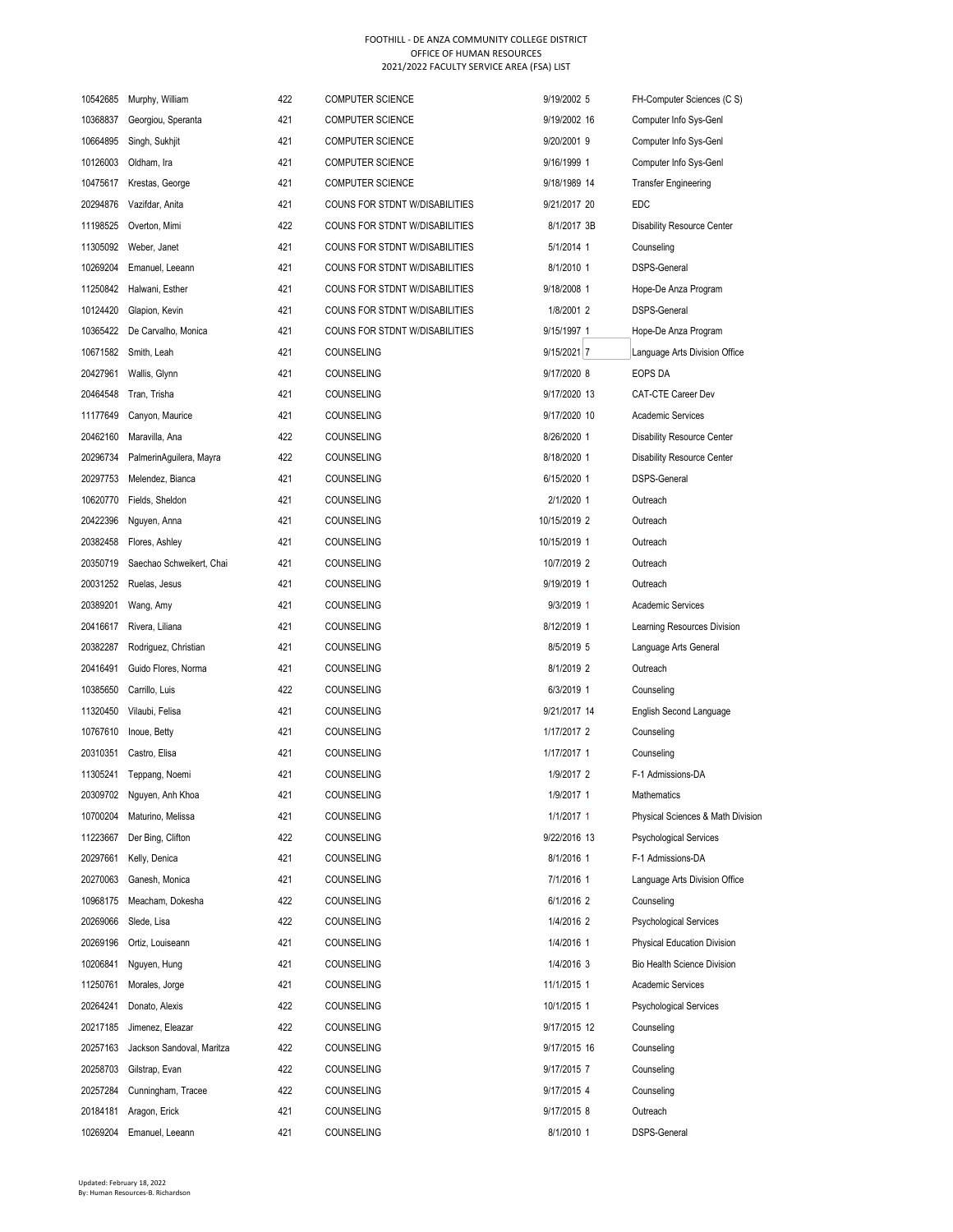|          | 10953817 Freeman, Cleve  | 422 | COUNSELING                           | 8/4/2009 2   | Counseling                         |
|----------|--------------------------|-----|--------------------------------------|--------------|------------------------------------|
| 11277909 | Alexander, Robert        | 421 | <b>COUNSELING</b>                    | 8/4/2009 1   | Counseling                         |
| 10948502 | Thao, Jue                | 422 | <b>COUNSELING</b>                    | 7/1/2009 1   | Counseling                         |
| 11250986 | Escoto, Isaac            | 422 | COUNSELING                           | 8/1/2008 1   | Counseling                         |
| 10341167 | Wethington, Pauline      | 421 | COUNSELING                           | 8/1/2007 4   | Counseling                         |
| 11250766 | Villanueva, Voltaire     | 422 | COUNSELING                           | 8/1/2007 1   | Counseling (Instruction)           |
| 10278692 | Jinnah, Fatima           | 422 | COUNSELING                           | 8/1/2007 3   | Counseling (Instruction)           |
| 10366098 | Dahlke, Barbara          | 421 | <b>COUNSELING</b>                    | 8/1/2007 2   | Counseling                         |
| 10562801 | Arreola Trigonis, Anabel | 422 | <b>COUNSELING</b>                    | 8/1/2006 1   | Counseling                         |
| 11208467 | Nava, Tobias             | 422 | <b>COUNSELING</b>                    | 8/1/2005 3   | Counseling (Instruction)           |
| 10355366 | Lee, Andrew              | 422 | <b>COUNSELING</b>                    | 8/1/2005 2   | Counseling (Instruction)           |
| 10805932 | Lane, Kimberly           | 422 | <b>COUNSELING</b>                    | 7/16/2002 1  | Counseling                         |
| 10964560 | Serna, Leticia           | 422 | <b>COUNSELING</b>                    | 9/20/2001 21 | Counseling                         |
| 10956276 | Lew, Debra               | 422 | <b>COUNSELING</b>                    | 9/20/2001 12 | Counseling                         |
| 11222244 | Delgado, Leticia         | 422 | <b>COUNSELING</b>                    | 9/20/2001 1  | Counseling                         |
| 10078321 | Joplin, Natasha          | 421 | <b>COUNSELING</b>                    | 8/20/2001 3  | Counseling                         |
| 10591168 | Hernando, Herminio       | 421 | <b>COUNSELING</b>                    | 8/20/2001 2  | Counseling                         |
| 10437870 | Guitron, Patricia        | 421 | <b>COUNSELING</b>                    | 8/20/2001 4  | Counseling                         |
| 10855307 | Small, Daphne            | 422 | <b>COUNSELING</b>                    | 7/1/2001 2   | Counseling (Instruction)           |
| 11039974 | Bertani, Laurie          | 422 | <b>COUNSELING</b>                    | 7/1/2001 1   | Kinesiology & Athletics Div Ofc    |
| 10598210 | Truong, Lan              | 421 | <b>COUNSELING</b>                    | 3/12/2001 1  | Admissions & Records               |
| 10486769 | Fu, Mark                 | 421 | COUNSELING                           | 9/21/2000 9  | Counseling                         |
| 10053411 | Denver, Cathy            | 422 | <b>COUNSELING</b>                    | 9/4/2000 1   | Counseling (Instruction)           |
| 10262572 | Woo, Shireen             | 421 | <b>COUNSELING</b>                    | 8/21/2000 1  | Counseling                         |
| 11049429 | Wu, Tilly                | 422 | <b>COUNSELING</b>                    | 1/4/2000 1   | Equal Opportunity Program (EOPS)   |
| 10228271 | Hughes, Melinda          | 421 | COUNSELING                           | 9/16/1999 3  | EOPS DA                            |
| 11249993 | Augenstein, Renee        | 421 | COUNSELING                           | 4/15/1998 1  | Articulation                       |
| 10056879 | Huynh, Ky-Duyen          | 421 | COUNSELING                           | 8/1/1995 1   | Counseling                         |
| 10272037 | Acevedo Avila, Veronica  | 421 | COUNSELING                           | 9/7/1999 1   | Reading Program                    |
| 11250755 | Mattis, Nicholas         | 421 | <b>CROSS COUNTRY/TRACK AND FIELD</b> | 9/16/2010 5  | <b>Physical Education Division</b> |
| 10271039 | Gallegos, Vernon         | 421 | <b>DANCE</b>                         | 9/16/2004 15 | Dance-Theatre                      |
| 11050704 | Gong, Sing               | 422 | <b>DANCE</b>                         | 9/19/1988 4  | Kinesiology/Physical Ed            |
| 10365422 | De Carvalho, Monica      | 421 | DEVELOPMENTAL DISABILITIES           | 9/15/1997 1  | Hope-De Anza Program               |
| 11249993 | Augenstein, Renee        | 421 | DIR OF REL W/SCHOOLS & ARTIC         | 4/15/1998 1  | Articulation                       |
| 20341875 | Yi-Baker, Hvon Chu       | 421 | DIR OF STDNT ACTIVITIES/AFFAIR       | 9/18/2017 2  | College Life                       |
| 10855307 | Small, Daphne            | 422 | DIR OF STDNT ACTIVITIES/AFFAIR       | 7/1/2001 2   | Counseling (Instruction)           |
| 20102857 | Keiffer-Lewis, Veronica  | 421 | DIR, EQTY, SOCJUS&MULTICUL ED        | 2/1/2012 1   | <b>Intercultural General</b>       |
| 10161229 | Klingman, Paul           | 421 | <b>DRAFTING</b>                      | 9/21/2000 25 | CAD/Digital Imaging                |
| 10982804 | Carey, Milissa           | 422 | DRAMA/THEATER ARTS                   | 9/16/2010    | Vocal program                      |
| 10517673 | Gough, Thomas            | 422 | DRAMA/THEATER ARTS                   | 9/16/2004 5  | Theatre Arts                       |
| 10312635 | Malek, Ninos             | 421 | <b>ECONOMICS</b>                     | 9/18/2014 1  | Economics                          |
| 11305283 | Thomas, Monika           | 421 | <b>ECONOMICS</b>                     | 9/20/2012 13 | Economics                          |
| 11246115 | Singh, Ravjeet           | 421 | <b>ECONOMICS</b>                     | 4/1/2011 1   | Economics                          |
| 10259944 | Evans, Brian             | 422 | <b>ECONOMICS</b>                     | 9/19/2002 4  | Economics                          |
| 10293458 | Lilly, Byron             | 421 | <b>ECONOMICS</b>                     | 4/9/2001 2   | <b>Business General Courses</b>    |
| 11016364 | Patyk, Jay               | 422 | <b>ECONOMICS</b>                     | 1/3/2000 1   | Economics                          |
| 10779082 | Woolcock, Joseph         | 422 | <b>ECONOMICS</b>                     | 9/21/1987 5  | <b>Political Sciences</b>          |
| 20087149 | Parikh, Sarah            | 422 | <b>ENGINEERING</b>                   | 9/22/2011 3  | Engineering                        |
| 10603690 | Nguyen, Uyen             | 421 | <b>ENGINEERING</b>                   | 9/16/1999 13 | Computer Info Sys-Genl             |
| 10802492 | Wang, Xiujuan            | 422 | <b>ENGINEERING</b>                   | 9/16/1991 10 | Physics                            |
|          |                          |     |                                      |              |                                    |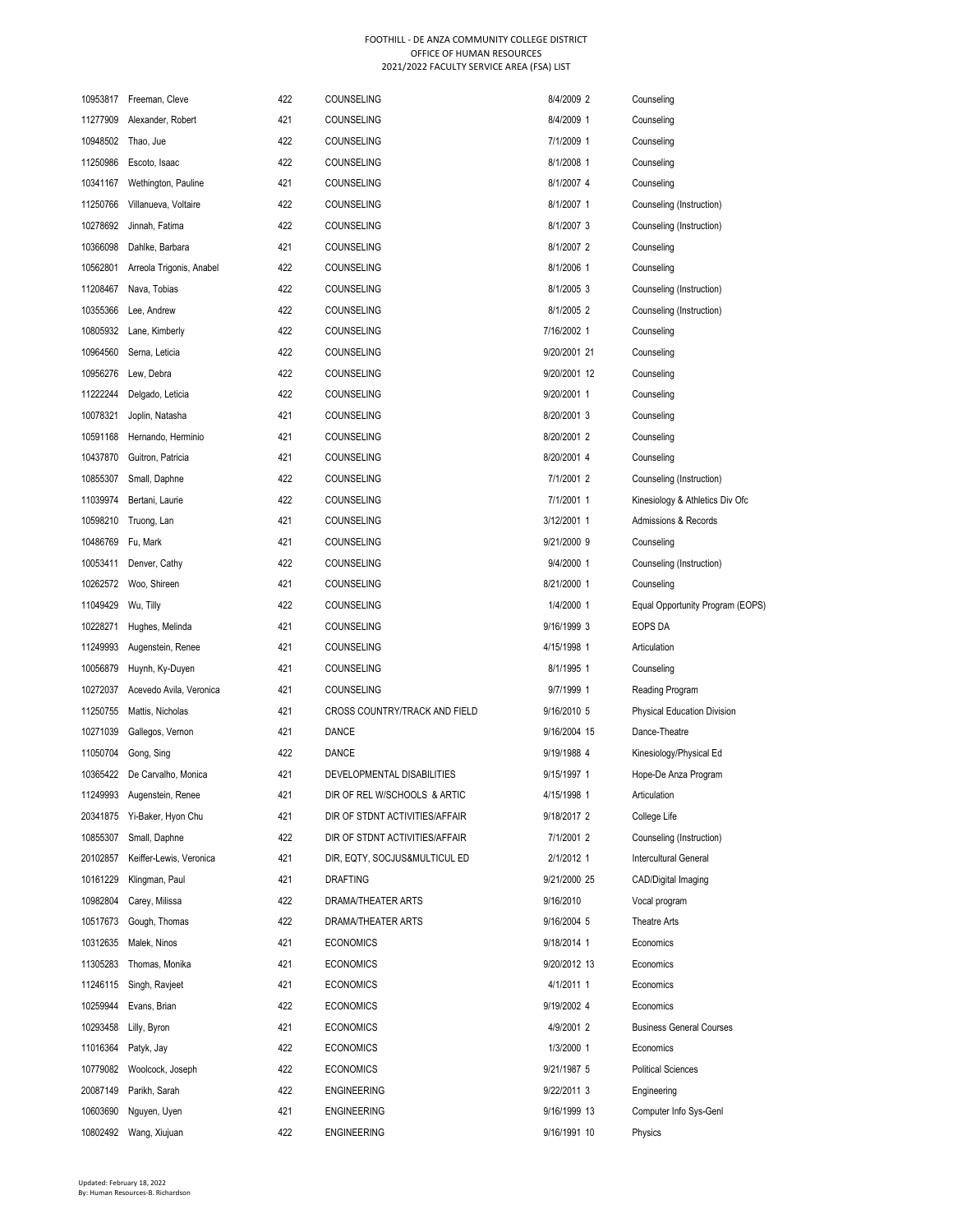|          | 10475617 Krestas, George    | 421 | <b>ENGINEERING</b> | 9/18/1989 14 | <b>Transfer Engineering</b>   |
|----------|-----------------------------|-----|--------------------|--------------|-------------------------------|
| 20100094 | Gordon, Lauren              | 421 | <b>ENGLISH</b>     | 1/8/2018 1   | English                       |
| 20336104 | La Piana, Amber             | 422 | <b>ENGLISH</b>     | 9/21/2017 23 | English                       |
| 20236250 | Malone, Brian               | 421 | <b>ENGLISH</b>     | 9/22/2016 1  | English                       |
| 20222638 | Escamilla, Kimberly         | 422 | <b>ENGLISH</b>     | 9/17/2015 9  | English                       |
| 20053028 | Joseph, Jamie               | 421 | <b>ENGLISH</b>     | 9/18/2014 8  | English                       |
| 20110875 | Caparas, Francesca          | 421 | <b>ENGLISH</b>     | 9/18/2014 11 | English                       |
| 20109525 | Armerding, Benjamin         | 422 | <b>ENGLISH</b>     | 9/18/2014 5  | English                       |
| 10946982 | White, Samuel               | 422 | <b>ENGLISH</b>     | 9/19/2013 9  | English                       |
| 10634220 | Lisha, Sarah                | 421 | <b>ENGLISH</b>     | 9/19/2013 1  | English                       |
| 11250802 | Herman, Allison             | 422 | <b>ENGLISH</b>     | 9/19/2013 14 | English                       |
| 11305033 | Mills, Richard              | 422 | <b>ENGLISH</b>     | 9/20/2012 5  | English                       |
| 10027359 | Deck, Caecelia              | 421 | <b>ENGLISH</b>     | 9/20/2012 8  | Journalism                    |
| 20102843 | Palmore, Kim                | 421 | <b>ENGLISH</b>     | 1/9/2012 1   | English                       |
| 11247894 | Leonard, Amy                | 421 | <b>ENGLISH</b>     | 1/9/2012 2   | English                       |
| 11250898 | Fernandez, Hilda            | 422 | <b>ENGLISH</b>     | 9/22/2011 9  | English                       |
| 10229762 | Quinn, Roseanne             | 421 | <b>ENGLISH</b>     | 9/16/2010 1  | English                       |
| 11250800 | Quintero, Jesus             | 421 | <b>ENGLISH</b>     | 9/20/2007 1  | English                       |
| 11231815 | Svetich, Kella              | 422 | <b>ENGLISH</b>     | 9/22/2005 14 | English                       |
| 11225862 | Huerta, Suzanna             | 422 | <b>ENGLISH</b>     | 9/22/2005 4  | English                       |
| 11231808 | Griffiths, Jordana          | 422 | <b>ENGLISH</b>     | 9/22/2005 10 | English                       |
| 10519640 | Giardino, Alexandria        | 421 | <b>ENGLISH</b>     | 9/22/2005 11 | English                       |
| 11247758 | Bonilla, Maryalice          | 421 | <b>ENGLISH</b>     | 9/22/2005 12 | English                       |
| 10001099 | Pesano, Julie               | 421 | <b>ENGLISH</b>     | 1/3/2005 1   | English                       |
| 10132908 | Coronado, Marc              | 421 | <b>ENGLISH</b>     | 9/16/2004 1  | English                       |
| 10535830 | Reber, Marrietta            | 421 | <b>ENGLISH</b>     | 9/18/2003 1  | <b>Tech Communications</b>    |
| 10230865 | Roberts, Becky              | 421 | <b>ENGLISH</b>     | 9/19/2002 8  | English                       |
| 11245009 | Quigley, Jill               | 421 | <b>ENGLISH</b>     | 9/19/2002 7  | English                       |
| 11195585 | Lee, Charles                | 421 | <b>ENGLISH</b>     | 9/19/2002 3  | English Second Language       |
| 10529609 | Chow, Karen                 | 421 | <b>ENGLISH</b>     | 9/19/2002 11 | English                       |
| 10413028 | Chai, Christine             | 421 | <b>ENGLISH</b>     | 9/19/2002 1  | English Second Language       |
| 10357193 | Lewis, Brian                | 422 | <b>ENGLISH</b>     | 9/20/2001 5  | English                       |
| 10346421 | Weisner, Kenneth            | 421 | <b>ENGLISH</b>     | 9/21/2000 12 | English                       |
| 10010398 | Shively, Timothy            | 421 | ENGLISH            | 9/21/2000 33 | English                       |
| 10452127 | Sartwell, Julie             | 421 | <b>ENGLISH</b>     | 9/21/2000 5  | English                       |
| 10345902 | Argyriou, Anne              | 421 | <b>ENGLISH</b>     | 9/21/2000 31 | Reading Program               |
| 10160582 | Fleming, Diana              | 421 | <b>ENGLISH</b>     | 4/3/2000 2   | English                       |
| 10963367 | Starer, Paul                | 422 | <b>ENGLISH</b>     | 9/16/1999 6  | Language Arts Division Office |
| 10963585 | Board Liljenstolpe, Rebecca | 421 | <b>ENGLISH</b>     | 9/18/1997 6  | English                       |
| 11172875 | Limcolioc, Luis             | 421 | <b>ENGLISH</b>     | 9/19/1996 5  | English                       |
| 10527940 | Menendez, Natalia           | 422 | ENGLISH            | 9/16/1991 1  | Reading                       |
| 10501564 | Denny, David                | 421 | <b>ENGLISH</b>     | 1/2/1990 1   | English                       |
| 10773289 | Lankford, Scott             | 422 | <b>ENGLISH</b>     | 9/18/1989 2  | English                       |
| 10611039 | Sarver, Amy                 | 422 | ESL                | 9/17/2020 12 | English as a 2nd Language     |
| 20420095 | McNeary, Michelle           | 422 | ESL                | 9/9/2019 1   | English as a 2nd Language     |
| 11305079 | Carobus, Patricia           | 421 | ESL                | 9/22/2016 14 | English Second Language       |
| 10721366 | Tracey, Iva                 | 421 | ESL                | 9/17/2015 10 | English Second Language       |
| 11305312 | McCormick, David            | 422 | ESL                | 9/18/2014 9  | English as a 2nd Language     |
| 20177821 | Ha, Katherine               | 422 | ESL                | 9/19/2013 5  | Supplemental Learning-Eng/ESL |
| 11250785 | Yee, Linda                  | 421 | ESL                | 9/20/2007 15 | English Second Language       |
|          |                             |     |                    |              |                               |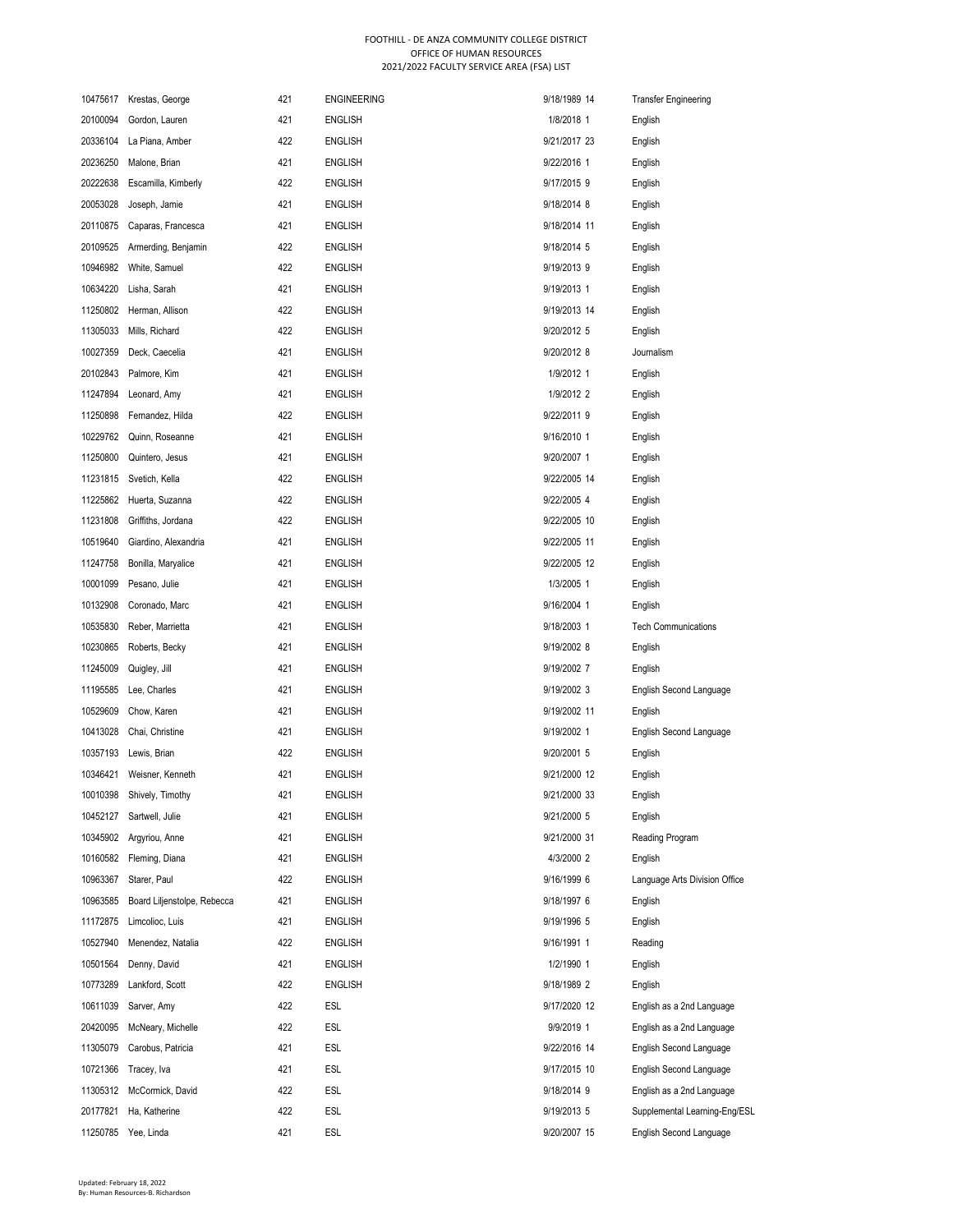| 11250810 | Norman, Craig           | 421 | ESL                         | 9/20/2007 17 | <b>English Second Language</b>      |
|----------|-------------------------|-----|-----------------------------|--------------|-------------------------------------|
| 10404304 | Marin, Maria            | 421 | ESL                         | 9/19/2002 12 | English Second Language             |
| 10413028 | Chai, Christine         | 421 | <b>ESL</b>                  | 9/19/2002 1  | English Second Language             |
| 10506837 | Flores, Kathy           | 421 | ESL                         | 9/19/1996 18 | English Second Language             |
| 10758916 | Cammin, Renate          | 422 | <b>ESL</b>                  | 9/18/1989 3  | <b>Humanities</b>                   |
| 20506388 | Unzueta, Robert         | 421 | ETHNIC STUDIES              | 9/15/2021 6  | <b>Intercultural Studies</b>        |
| 20503805 | Acevedo, Ulysses        | 422 | ETHNIC STUDIES              | 9/15/2021 3  | <b>Ethnic Studies</b>               |
| 20102857 | Keiffer-Lewis, Veronica | 421 | ETHNIC STUDIES              | 2/1/2012 1   | <b>Intercultural General</b>        |
| 11305260 | Keiffer-Lewis, Julie    | 421 | <b>ETHNIC STUDIES</b>       | 9/22/2011 1  | <b>Intercultural General</b>        |
| 10132908 | Coronado, Marc          | 421 | ETHNIC STUDIES              | 9/16/2004 1  | English                             |
| 10038059 | Lee, Mae                | 421 | ETHNIC STUDIES              | 4/7/2003 1   | <b>Intercultural Studies</b>        |
| 10529609 | Chow, Karen             | 421 | ETHNIC STUDIES              | 9/19/2002 11 | English                             |
| 10413028 | Chai, Christine         | 421 | ETHNIC STUDIES              | 9/19/2002 1  | English Second Language             |
| 10114894 | Khanna, Anuradha        | 421 | ETHNIC STUDIES              | 9/21/2000 8  | <b>Intercultural Studies</b>        |
| 10015938 | Cadge-Moore, Catie      | 421 | ETHNIC STUDIES              | 9/16/1999 4  | Art History                         |
| 10367802 | Tavernetti, Susan       | 421 | <b>FILM</b>                 | 9/20/2001 11 | Film Production                     |
| 20318327 | Losben, Joshua          | 421 | FILM/TV                     | 9/17/2020 3  | <b>Film Production</b>              |
| 20218331 | Grozeva, Milena         | 421 | <b>FILM/TV</b>              | 9/18/2014 2  | <b>Film Production</b>              |
| 20116797 | Kuehnl, Eric            | 422 | FILM/TV                     | 9/20/2012    | Music Technology                    |
| 10833643 | Tripp Caldwell, Kristin | 422 | <b>FILM/TV</b>              | 9/20/2001 6  | Video Arts                          |
| 10367802 | Tavernetti, Susan       | 421 | <b>FILM/TV</b>              | 9/20/2001 11 | <b>Film Production</b>              |
| 10790251 | Brown, Carolyn          | 422 | <b>FILM/TV</b>              | 9/19/1996 13 | Graphics & Interactive Design (GID) |
| 11032177 | Edwards, Kelly          | 422 | <b>FOOTBALL</b>             | 9/20/2007 23 | Kinesiology/Physical Ed             |
| 20300187 | Karia, Manisha          | 421 | <b>GENERAL BUSINESS</b>     | 9/22/2016 23 | <b>Business General Courses</b>     |
| 20256406 | Mancuso, Natasha        | 422 | <b>GENERAL BUSINESS</b>     | 9/17/2015 14 | <b>Business General Courses</b>     |
| 10949943 | Lew, Laurence           | 422 | <b>GENERAL BUSINESS</b>     | 9/17/2015 3  | <b>Business General Courses</b>     |
| 10593833 | Garbe, Emily            | 421 | <b>GENERAL BUSINESS</b>     | 9/19/2013 12 | <b>Business General Courses</b>     |
| 10368837 | Georgiou, Speranta      | 421 | <b>GENERAL BUSINESS</b>     | 9/19/2002 16 | Computer Info Sys-Genl              |
| 10202757 | Salah, Danny            | 421 | <b>GENERAL BUSINESS</b>     | 9/20/2001 30 | <b>Business General Courses</b>     |
| 10293458 | Lilly, Byron            | 421 | <b>GENERAL BUSINESS</b>     | 4/9/2001 2   | <b>Business General Courses</b>     |
| 10261728 | Kwak, Christopher       | 421 | <b>GENERAL BUSINESS</b>     | 9/21/2000 7  | <b>Business Accounting</b>          |
| 10017812 | Fritz, Michele          | 421 | <b>GENERAL BUSINESS</b>     | 9/21/2000 20 | <b>Business General Courses</b>     |
| 10663887 | Wang-Nava, Jose         | 422 | <b>GENERAL BUSINESS</b>     | 9/17/1998 5  | Business & Social Sciences Div Ofc  |
| 10517752 | Seyedin, Sara           | 422 | GENERAL BUSINESS            | 9/17/1998 3  | <b>Business General Courses</b>     |
| 10255163 | Spencer, Sandra         | 421 | <b>GENERAL BUSINESS</b>     | 9/18/1997 2  | <b>Business General Courses</b>     |
| 20307989 | Aguilar, Alexis         | 422 | <b>GEOGRAPHY</b>            | 9/21/2017 2  | Geography                           |
| 10953525 | Meezan, Karen           | 422 | <b>GEOGRAPHY</b>            | 9/21/2000 22 | Geography                           |
| 10049916 | Fernandez, Purba        | 421 | <b>GEOGRAPHY</b>            | 9/21/2000 18 | Geography                           |
| 10106652 | Cichanski, Marek        | 421 | <b>GEOLOGY</b>              | 9/17/1998 4  | Geology                             |
| 10197817 | Dileonardo, Christopher | 421 | <b>GEOLOGY</b>              | 9/17/1990 1  | Geology                             |
| 10758916 | Cammin, Renate          | 422 | GERMAN                      | 9/18/1989 3  | <b>Humanities</b>                   |
| 20268583 | Firmender, William      | 421 | HEALTH CARE SERVICES        | 9/17/2020 2  | Mental Health-DA                    |
| 10008632 | Wu, Melissa             | 422 | HEALTH CARE SERVICES        | 7/1/2019 1   | Radiologic Technology               |
| 20341975 | Hills, Lisa             | 422 | HEALTH CARE SERVICES        | 9/18/2017 1  | <b>Respiratory Therapy</b>          |
| 11250768 | Staana, Zenaida         | 422 | HEALTH CARE SERVICES        | 9/1/2017 1   | Dental Hygiene                      |
| 20187728 | Villanueva, Tracy       | 422 | <b>HEALTH CARE SERVICES</b> | 4/4/2016 2   | Emergency Med Tech/Paramedic (EMTP) |
| 20029451 | Campbell, Rachelle      | 422 | HEALTH CARE SERVICES        | 9/16/2010 18 | Radiologic Technology               |
| 10777689 | Hanning, Brenda         | 422 | HEALTH CARE SERVICES        | 1/1/2009 1   | <b>Respiratory Therapy</b>          |
| 11249855 | Yamamoto, Judy          | 422 | <b>HEALTH CARE SERVICES</b> | 7/1/2008 1   | Dental Hygiene                      |
| 10675624 | Marinas, Rana           | 421 | HEALTH CARE SERVICES        | 9/17/2020 5  | Nursing Program                     |
|          |                         |     |                             |              |                                     |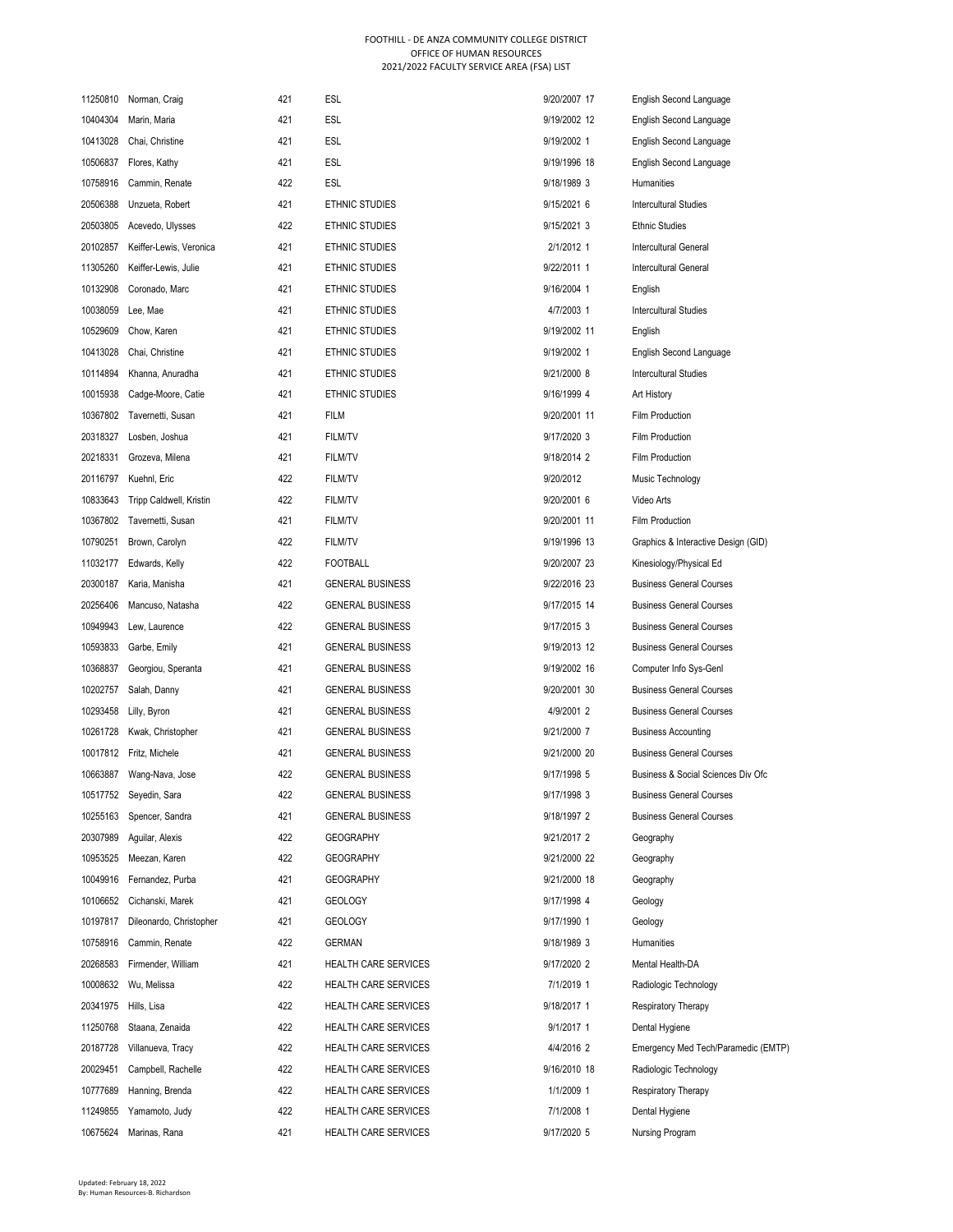| 20461657 | Gifford, Shannon     | 421 | <b>HEALTH CARE SERVICES</b>      | 9/17/2020 3  | Nursing Program               |
|----------|----------------------|-----|----------------------------------|--------------|-------------------------------|
| 10668670 | Sales, Edward        | 421 | <b>HEALTH CARE SERVICES</b>      | 1/6/2020 2   | Nursing Program               |
| 20134715 | Miramontes, Maureen  | 421 | <b>HEALTH CARE SERVICES</b>      | 9/20/2012 1  | <b>Health Technology</b>      |
| 11245285 | Su, Angela           | 422 | <b>HEALTH CARE SERVICES</b>      | 9/16/2010 17 | Pharmacy Technology           |
| 10148393 | Libova, Olga         | 421 | <b>HEALTH CARE SERVICES</b>      | 9/21/2006 13 | Nursing Program               |
| 10032580 | Cuff-Alvarado, Judy  | 421 | HEALTH CARE SERVICES             | 9/19/1996 4  | <b>Biology Department</b>     |
| 10538632 | Miyasaki, Cara       | 422 | <b>HEALTH CARE SERVICES</b>      | 9/16/1991 11 | <b>Dental Assisting</b>       |
| 20135503 | Batham, Stephen      | 422 | <b>HISTORY</b>                   | 9/20/2012 9  | History                       |
| 10857626 | Ziegenhorn, William  | 422 | <b>HISTORY</b>                   | 9/16/2004 11 | History                       |
| 10830547 | Cini, Carol          | 421 | <b>HISTORY</b>                   | 9/20/2001 17 | History                       |
| 10902392 | Davison, Dolores     | 422 | <b>HISTORY</b>                   | 9/21/2000 15 | History                       |
| 20178896 | Rawal, Mona          | 422 | <b>HUMANITIES</b>                | 9/15/2021 2  | Humanities                    |
| 11248566 | Clinchard, Lori      | 421 | <b>HUMANITIES</b>                | 9/22/2005 13 | Humanities                    |
| 10573823 | White, Wendy         | 421 | <b>HUMANITIES</b>                | 9/16/2004 6  | Humanities                    |
| 10432225 | Breiter, Salamander  | 421 | <b>HUMANITIES</b>                | 9/20/2001 29 | Humanities                    |
| 10758916 | Cammin, Renate       | 422 | <b>HUMANITIES</b>                | 9/18/1989 3  | Humanities                    |
| 20505361 | Lee, Tabia           | 421 | <b>INTERDISCIPLINARY STUDIES</b> | 9/13/2021 1  | <b>Academic Services</b>      |
| 11090249 | Rakow, Ikuko         | 422 | <b>JAPANESE</b>                  | 9/20/2001 20 | Foreign Language              |
| 20091212 | Lakshmanan, Sridevi  | 421 | JOB DEV SPECIALIST, SPEC ED      | 9/22/2011 1  | <b>DSPS-General</b>           |
| 10027359 | Deck, Caecelia       | 421 | <b>JOURNALISM</b>                | 9/20/2012 8  | Journalism                    |
| 10230865 | Roberts, Becky       | 421 | LANGUAGE ARTS                    | 9/19/2002 8  | English                       |
| 10533616 | Alves de Lima, Diana | 421 | LANGUAGE ARTS                    | 9/19/1996 11 | <b>Student Success Center</b> |
| 20268002 | Patel, Cathy         | 421 | LEARNING DISABILITIES            | 8/1/2018 1   | <b>EDC</b>                    |
| 10269204 | Emanuel, Leeann      | 421 | LEARNING DISABILITIES            | 8/1/2010 1   | <b>DSPS-General</b>           |
| 10911920 | Wong, Russell        | 422 | LEARNING DISABILITIES            | 9/21/2006 4  | Adapt Learning - STEP         |
| 20342178 | Gamez, Laura         | 422 | <b>LIBRARY SCIENCE</b>           | 9/21/2017 22 | Library                       |
| 20258937 | Szponar, Pawel       | 422 | <b>LIBRARY SCIENCE</b>           | 7/27/2015 1  | Library                       |
| 20074136 | Hui, Pok Sze Cecilia | 421 | <b>LIBRARY SCIENCE</b>           | 5/2/2011 1   | <b>Library Services</b>       |
| 10283750 | Swanner, Alexander   | 421 | <b>LIBRARY SCIENCE</b>           | 9/22/2005 1  | <b>Library Services</b>       |
| 10323791 | Dolen, Thomas        | 421 | <b>LIBRARY SCIENCE</b>           | 9/19/2002 18 | <b>Library Services</b>       |
| 20127990 | Agyare, Micaela      | 422 | <b>LIBRARY SCIENCE</b>           | 9/20/2012 14 | Library                       |
| 11017209 | Thomas, Mary         | 422 | <b>LIBRARY SCIENCE</b>           | 9/20/2001 27 | Library                       |
| 10654525 | Stoddard, Andrew     | 421 | MACHINE TOOL TECH                | 9/22/2016 9  | <b>MCNC</b>                   |
| 10436847 | Appio, Michael       | 421 | MACHINE TOOL TECH                | 9/21/2006 7  | <b>MCNC</b>                   |
| 11250763 | Liu, Hua-Fu          | 421 | <b>MANDARIN</b>                  | 9/20/2007 12 | <b>International Studies</b>  |
| 20505613 | Lazar, Andrew        | 421 | <b>MATHEMATICS</b>               | 9/15/2021 4  | Mathematics                   |
| 20341979 | Yarahmadi, Fatemeh   | 421 | <b>MATHEMATICS</b>               | 9/17/2020 1  | Mathematics                   |
| 20462708 | Jimenez, John        | 421 | <b>MATHEMATICS</b>               | 9/17/2020 1  | Mathematics                   |
| 20462750 | Gutierrez, Jennifer  | 421 | <b>MATHEMATICS</b>               | 9/17/2020 11 | Mathematics                   |
| 11062799 | Litrus, Matthew      | 422 | <b>MATHEMATICS</b>               | 9/21/2017 9  | Mathematics                   |
| 10764706 | Taylor, Roderic      | 421 | <b>MATHEMATICS</b>               | 9/22/2016 19 | Mathematics                   |
| 20145049 | Rashid, Nahrin       | 421 | <b>MATHEMATICS</b>               | 9/22/2016 16 | Mathematics                   |
| 20221464 | Mesh, Lisa           | 421 | <b>MATHEMATICS</b>               | 9/22/2016 18 | Mathematics                   |
| 20219226 | Lien, Amanda         | 421 | <b>MATHEMATICS</b>               | 9/17/2015 11 | Mathematics                   |
| 20222303 | Balm, Cheryl         | 421 | <b>MATHEMATICS</b>               | 9/17/2015 17 | Mathematics                   |
| 20153751 | Williams, Sarah      | 422 | <b>MATHEMATICS</b>               | 9/19/2013 17 | Mathematics                   |
| 20175715 | Anderson, Jeffrey    | 422 | <b>MATHEMATICS</b>               | 9/19/2013 10 | Mathematics                   |
| 20176435 | Reed, Eric           | 422 | <b>MATHEMATICS</b>               | 8/1/2013 1   | Supplemental Instruction-PSME |
| 10487978 | Ganeshalingam, Usha  | 421 | <b>MATHEMATICS</b>               | 9/20/2012 4  | Mathematics                   |
| 11305286 | Tran, Danny          | 421 | <b>MATHEMATICS</b>               | 9/22/2011 4  | Mathematics                   |
|          |                      |     |                                  |              |                               |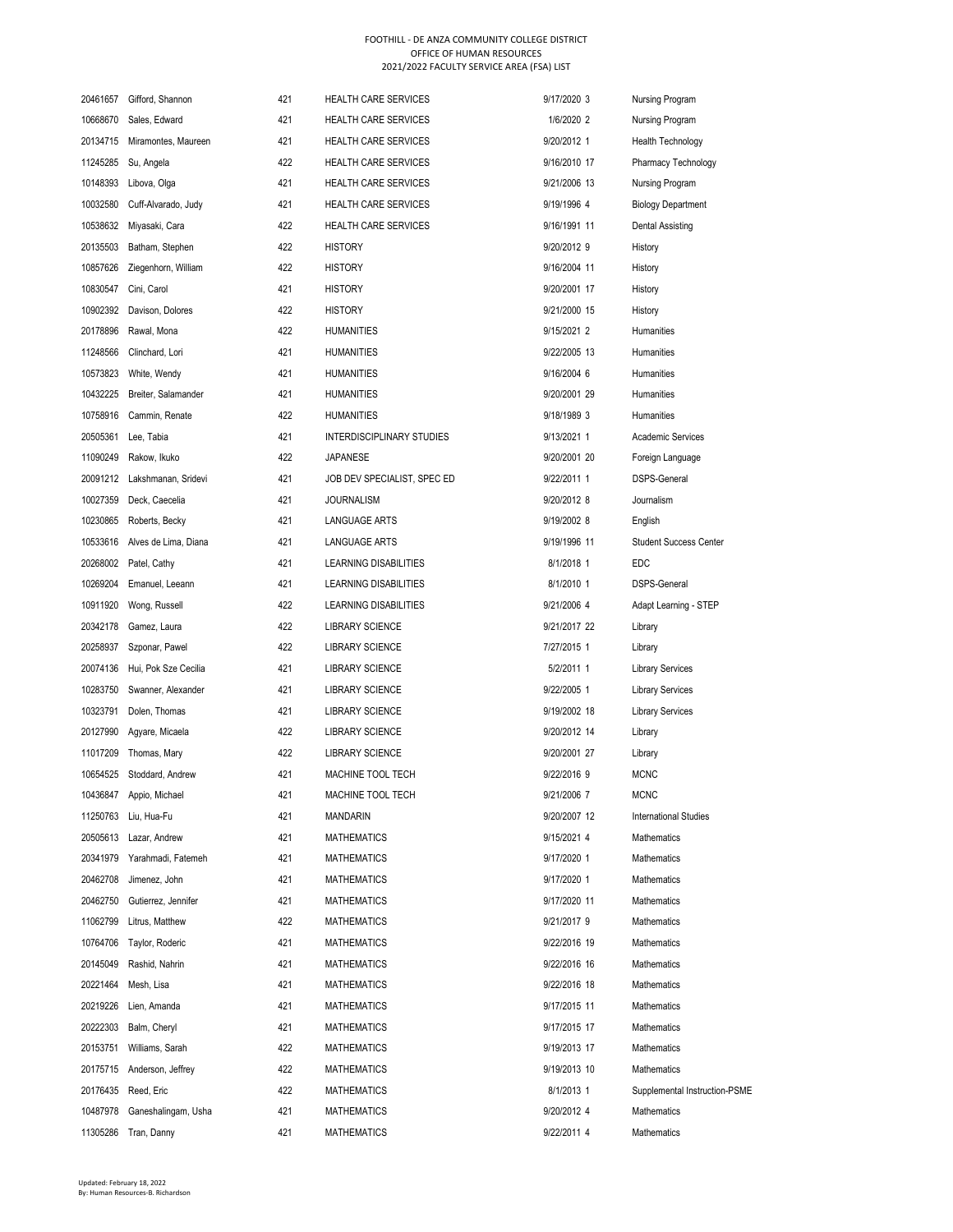| 11007803 | Mailhot, James            | 421 | <b>MATHEMATICS</b>      | 9/22/2011 2  | Mathematics                        |
|----------|---------------------------|-----|-------------------------|--------------|------------------------------------|
| 20092667 | Judson, Zachary           | 421 | <b>MATHEMATICS</b>      | 9/22/2011 11 | Mathematics                        |
| 11250908 | Cembellin, Zachary        | 422 | <b>MATHEMATICS</b>      | 9/22/2011 5  | Mathematics                        |
| 10630491 | Zwack, Teresa             | 422 | <b>MATHEMATICS</b>      | 9/16/2010 11 | Mathematics                        |
| 10896469 | Sinclair, Jennifer        | 422 | <b>MATHEMATICS</b>      | 9/16/2010 12 | Mathematics                        |
| 11247026 | Park Lee, Young Hee       | 422 | <b>MATHEMATICS</b>      | 9/18/2008 5  | Mathematics                        |
| 11249970 | Munoz, Sarah              | 422 | <b>MATHEMATICS</b>      | 9/18/2008 4  | Mathematics                        |
| 11250935 | Khosravi, Mehrdad         | 421 | <b>MATHEMATICS</b>      | 4/7/2008 2   | Mathematics                        |
| 10562204 | Lo, Bertrand              | 421 | <b>MATHEMATICS</b>      | 9/21/2006 5  | Mathematics                        |
| 11250390 | Dhaliwal, Harmanpal       | 421 | <b>MATHEMATICS</b>      | 9/21/2006 12 | <b>Mathematics</b>                 |
| 10433870 | Mudge, Rachel             | 422 | <b>MATHEMATICS</b>      | 9/16/2004 18 | Mathematics                        |
| 10195953 | Geraghty, Maurice         | 421 | <b>MATHEMATICS</b>      | 9/19/2002 22 | Mathematics                        |
| 10688711 | Bambhania, Doli           | 421 | <b>MATHEMATICS</b>      | 9/19/2002 9  | Mathematics                        |
| 10844539 | Morriss, Patrick          | 422 | <b>MATHEMATICS</b>      | 9/20/2001 22 | Mathematics                        |
| 10557184 | Moen, Loraine             | 421 | <b>MATHEMATICS</b>      | 9/20/2001 16 | Mathematics                        |
| 11049534 | Lam, Phuong               | 422 | <b>MATHEMATICS</b>      | 9/21/2000 30 | Mathematics                        |
| 10089110 | Knobel, Marc              | 422 | <b>MATHEMATICS</b>      | 9/21/2000 17 | Mathematics                        |
| 10580980 | Bourgoub, Hassan          | 421 | <b>MATHEMATICS</b>      | 9/16/1999 7  | Mathematics                        |
| 10106363 | Shi, Kejian               | 421 | <b>MATHEMATICS</b>      | 9/17/1998 14 | Mathematics                        |
| 10118522 | Markus, Lisa              | 421 | <b>MATHEMATICS</b>      | 9/17/1998 1  | Mathematics                        |
| 10204584 | Lopez, Richard            | 421 | <b>MATHEMATICS</b>      | 9/17/1998 8  | Mathematics                        |
| 10813734 | Gray, Nicole              | 422 | <b>MATHEMATICS</b>      | 9/19/1996 2  | Mathematics                        |
| 10900261 | Perino, Kathryn           | 422 | <b>MATHEMATICS</b>      | 9/15/1994 3  | Mathematics                        |
| 10531720 | Martinez, Ricardo         | 422 | <b>MATHEMATICS</b>      | 9/15/1994 6  | Mathematics                        |
| 10285514 | Desilets, Lenore          | 421 | <b>MATHEMATICS</b>      | 9/16/1993 4  | Mathematics                        |
| 10866512 | Francisco, Marnie         | 422 | <b>MATHEMATICS</b>      | 9/16/1991 16 | Mathematics                        |
| 10450488 | Ison, Millia              | 421 | <b>MATHEMATICS</b>      | 9/17/1990 5  | Mathematics                        |
| 10475617 | Krestas, George           | 421 | <b>MATHEMATICS</b>      | 9/18/1989 14 | Transfer Engineering               |
| 20116797 | Kuehnl, Eric              | 422 | <b>MUSIC</b>            | 9/20/2012 11 | Music Technology                   |
| 10982804 | Carey, Milissa            | 422 | <b>MUSIC</b>            | 9/16/2010 13 | Vocal program                      |
| 11305030 | Glasman, Ilan             | 421 | <b>MUSIC</b>            | 9/18/2008 8  | Choral Program                     |
| 10371450 | Tambling, Bruce           | 422 | <b>MUSIC</b>            | 9/20/2007 25 | Music-General                      |
|          | 10891462 Hartwell, Robert | 422 | <b>MUSIC</b>            | 9/16/2004 13 | Music-General                      |
| 10270239 | Dunn, Ronald              | 421 | <b>MUSIC</b>            | 9/20/2001 26 | General Music Courses              |
| 10405974 | Sherby, Mark              | 421 | OFFICE TECHNOLOGY       | 9/19/1996 3  | <b>Business Division Office</b>    |
| 11248502 | Niccoli, Francis          | 422 | ORNAMENTAL HORTICULTURE | 9/17/2020 6  | <b>Environmental Horticulture</b>  |
| 20298768 | Booher, Charles           | 421 | PHILOSOPHY              | 9/22/2016 3A | Social Sciences Division Office    |
| 11250811 | Baiamonte, Nicholas       | 421 | PHILOSOPHY              | 9/20/2007 18 | Philosophy                         |
| 11222242 | Tapia, Brian              | 422 | PHILOSOPHY              | 9/21/2006 11 | Philosophy                         |
| 11247914 | Kaufman, Cynthia          | 421 | PHILOSOPHY              | 9/16/1991 7  | <b>VIDA</b>                        |
| 10781545 | Jordahl, Kathleen         | 422 | PHOTOGRAPHY             | 9/18/1997 3  | Photography                        |
| 10078615 | Herman, Ronald            | 422 | PHOTOGRAPHY             | 9/18/1997 5  | Photography                        |
| 10457947 | Bennett, Mary             | 421 | PHYSICAL EDUCATION      | 9/17/1990 8  | <b>Physical Education Adapted</b>  |
| 20502211 | Fleming, Casey            | 421 | PHYSICAL EDUCATION      | 9/20/2021 1  | PE Courses                         |
| 20303868 | Regehr, Gordon            | 421 | PHYSICAL EDUCATION      | 9/21/2017 18 | <b>Physical Education Adapted</b>  |
| 11208055 | Stanley, Matthew          | 422 | PHYSICAL EDUCATION      | 9/17/2015 6  | Kinesiology/Physical Ed            |
| 11250755 | Mattis, Nicholas          | 421 | PHYSICAL EDUCATION      | 9/16/2010 5  | <b>Physical Education Division</b> |
| 20030742 | Altman, Danielle          | 421 | PHYSICAL EDUCATION      | 9/16/2010 10 | Physical Education Division        |
| 10935954 | Mac Neil, Donald          | 422 | PHYSICAL EDUCATION      | 4/7/2008 1   | Kinesiology/Physical Ed            |
| 11250744 | Flannery, Owen            | 422 | PHYSICAL EDUCATION      | 9/20/2007 7  | Kinesiology/Physical Ed            |
|          |                           |     |                         |              |                                    |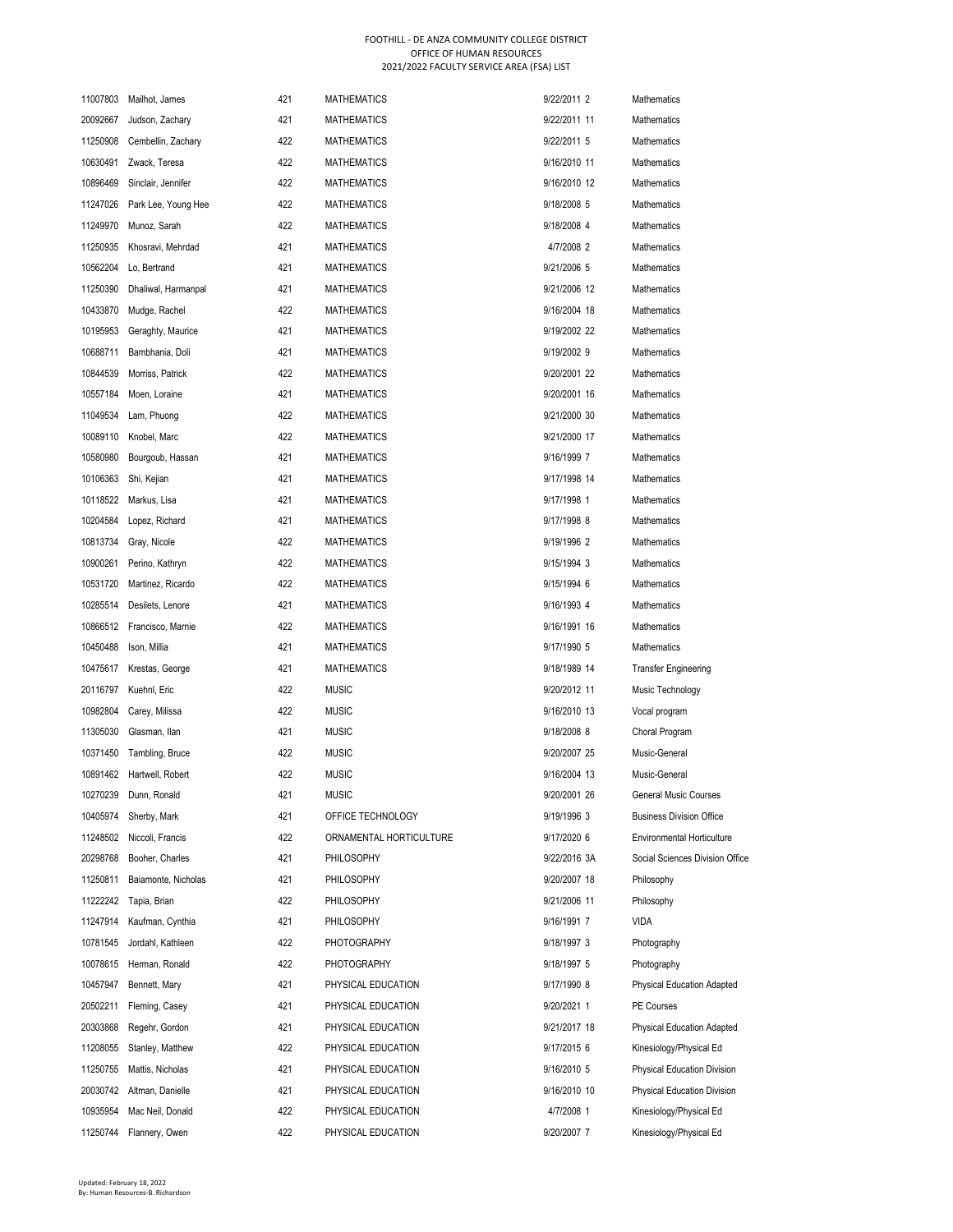|                   | 11032177 Edwards, Kelly   | 422 | PHYSICAL EDUCATION | 9/20/2007 23 | Kinesiology/Physical Ed            |
|-------------------|---------------------------|-----|--------------------|--------------|------------------------------------|
| 11250801          | Catuiza, Rachel           | 421 | PHYSICAL EDUCATION | 9/20/2007 8  | <b>Physical Education Division</b> |
| 10959821          | Damjanovic, Jason         | 421 | PHYSICAL EDUCATION | 9/21/2006 14 | <b>Physical Education Division</b> |
| 10796722          | Bissell, Jeffrey          | 422 | PHYSICAL EDUCATION | 9/21/2006 3  | Kinesiology/Physical Ed            |
| 11021686          | Ripp, Kathryn             | 422 | PHYSICAL EDUCATION | 9/16/2004 14 | Kinesiology/Physical Ed            |
| 10081581          | Kragalott, Arden          | 421 | PHYSICAL EDUCATION | 9/16/2004 17 | <b>Physical Education Division</b> |
| 10207041          | Guevara, Dawnis           | 421 | PHYSICAL EDUCATION | 9/20/2001 3  | <b>Physical Education Division</b> |
| 11173371          | Liner, Thomas             | 422 | PHYSICAL EDUCATION | 9/21/2000 23 | Kinesiology/Physical Ed            |
| 10489407          | Owiesny, Cheryl           | 421 | PHYSICAL EDUCATION | 9/16/1999 9  | <b>Physical Education Division</b> |
| 10997833          | Macias, Dixie             | 422 | PHYSICAL EDUCATION | 9/17/1990 9  | Kinesiology/Physical Ed            |
| 10348652          | O'Loughlin, Rita          | 422 | PHYSICAL EDUCATION | 9/18/1989 9  | FH Physical Ed-Adaptive (PHEDA)    |
| 20087149          | Parikh, Sarah             | 422 | <b>PHYSICS</b>     | 9/22/2011 3  | Engineering                        |
| 11305244          | Francis, Ronald           | 421 | <b>PHYSICS</b>     | 9/17/2009 4  | Physics                            |
| 10993689          | Marasco, David            | 422 | <b>PHYSICS</b>     | 9/16/2004 10 | Physics                            |
| 10998656          | Cascarano, Franklin       | 422 | <b>PHYSICS</b>     | 9/16/2004 12 | Physics                            |
| 10364174          | Luna, Eduardo             | 421 | <b>PHYSICS</b>     | 9/16/1999 10 | Physics                            |
| 10802492          | Wang, Xiujuan             | 422 | <b>PHYSICS</b>     | 9/16/1991 10 | Physics                            |
| 10475617          | Krestas, George           | 421 | <b>PHYSICS</b>     | 9/18/1989 14 | <b>Transfer Engineering</b>        |
| 20257859          | Ryer, Kerri               | 422 | POLITICAL SCIENCE  | 9/20/2018 5  | <b>Political Sciences</b>          |
| 10336130          | Nguyen, James             | 421 | POLITICAL SCIENCE  | 9/19/2013 3  | <b>Political Science</b>           |
| 11245640          | Stockwell, Robert         | 421 | POLITICAL SCIENCE  | 9/20/2007 10 | <b>Political Science</b>           |
| 10253556          | Yuen, Nicholas            | 421 | POLITICAL SCIENCE  | 9/17/1992 4  | <b>Political Science</b>           |
| 10779082          | Woolcock, Joseph          | 422 | POLITICAL SCIENCE  | 9/21/1987 5  | <b>Political Sciences</b>          |
| 11250766          | Villanueva, Voltaire      | 422 | <b>PSYCHOLOGY</b>  | 8/1/2007 1   | Counseling (Instruction)           |
| 20268215          | Thomas, Susan             | 421 | <b>PSYCHOLOGY</b>  | 9/17/2020 2  | Psychology                         |
| 10219037          | Tuttle, Nick              | 422 | <b>PSYCHOLOGY</b>  | 9/18/2014 14 | Psychology                         |
| 20178682          | Rideaux, Tiffany          | 422 | <b>PSYCHOLOGY</b>  | 9/18/2014 3  | Psychology                         |
| 10491445          | Healy, Mark               | 421 | <b>PSYCHOLOGY</b>  | 9/20/2012 15 | Psychology                         |
| 11305041          | Stefonik, Benjamin        | 422 | <b>PSYCHOLOGY</b>  | 9/16/2010 2  | Psychology                         |
| 11250812 Lin, Eta |                           | 422 | <b>PSYCHOLOGY</b>  | 9/20/2007 13 | Psychology                         |
|                   | 11272106 Hassett, Shannon | 421 | <b>PSYCHOLOGY</b>  | 9/20/2007 14 | Psychology                         |
| 20297574          | Wilson, Julie             | 421 | <b>READING</b>     | 9/22/2016 2  | Reading Program                    |
|                   | 11225862 Huerta, Suzanna  | 422 | <b>READING</b>     | 9/22/2005 4  | English                            |
| 10535830          | Reber, Marrietta          | 421 | READING            | 9/18/2003 1  | <b>Tech Communications</b>         |
| 10357193          | Lewis, Brian              | 422 | <b>READING</b>     | 9/20/2001 5  | English                            |
| 10345902          | Argyriou, Anne            | 421 | <b>READING</b>     | 9/21/2000 31 | Reading Program                    |
| 10439348          | Skager, Kristin           | 421 | <b>READING</b>     | 9/16/1999 11 | Reading Program                    |
| 10405974          | Sherby, Mark              | 421 | <b>REAL ESTATE</b> | 9/19/1996 3  | <b>Business Division Office</b>    |
| 20144156          | Johnson, Mark             | 421 | <b>SOCCER</b>      | 9/21/2017 5  | PE Courses                         |
| 11250744          | Flannery, Owen            | 422 | <b>SOCCER</b>      | 9/20/2007 7  | Kinesiology/Physical Ed            |
| 11173371          | Liner, Thomas             | 422 | <b>SOCCER</b>      | 9/21/2000 23 | Kinesiology/Physical Ed            |
| 10489407          | Owiesny, Cheryl           | 421 | <b>SOCCER</b>      | 9/16/1999 9  | <b>Physical Education Division</b> |
| 10663887          | Wang-Nava, Jose           | 422 | SOCCER             | 9/17/1998 5  | Business & Social Sciences Div Ofc |
| 10779082          | Woolcock, Joseph          | 422 | SOCIAL SCIENCE     | 9/21/1987 5  | <b>Political Sciences</b>          |
| 11305317          | Nava, Steve               | 421 | SOCIOLOGY          | 9/22/2016 5  | Sociology                          |
| 10513149          | Fox, John                 | 422 | <b>SOCIOLOGY</b>   | 9/16/2010 6  | Sociology                          |
| 10713547          | Tapia, Maristella         | 421 | <b>SOCIOLOGY</b>   | 9/16/2004 2  | Sociology                          |
| 10607395          | Myhre, Jennifer           | 421 | <b>SOCIOLOGY</b>   | 9/21/2000 27 | Sociology                          |
| 11249985          | Gibbs Stayte, Patricia    | 422 | <b>SOCIOLOGY</b>   | 9/16/1999 2  | Sociology                          |
| 11048508          | Rivera-Montanez, Julio    | 422 | SPANISH            | 9/20/2001 25 | Foreign Language                   |
|                   |                           |     |                    |              |                                    |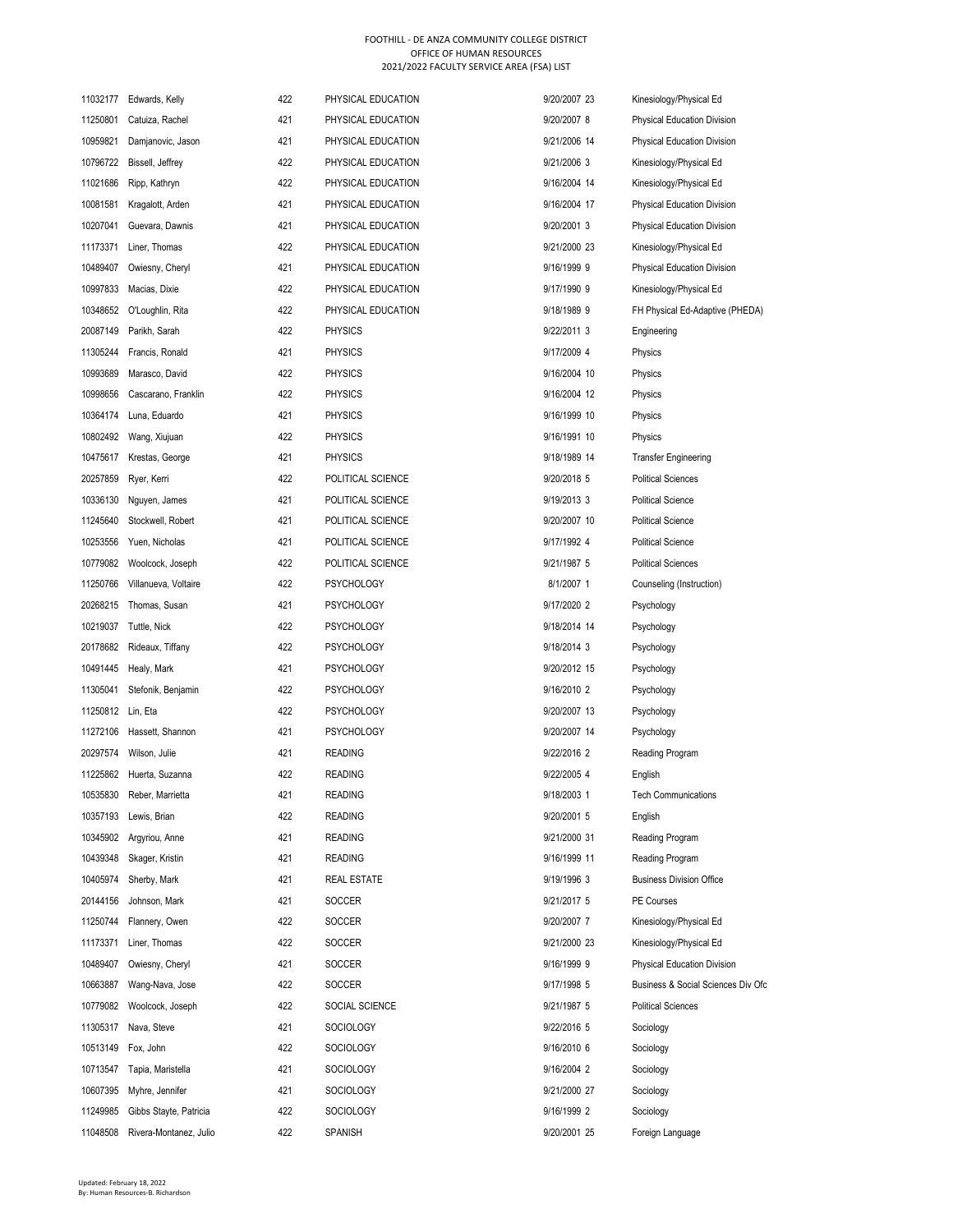| 11051222 | Crespo-Martin, Patricia | 422 | <b>SPANISH</b>             | 9/20/2001 23 | Foreign Language                   |
|----------|-------------------------|-----|----------------------------|--------------|------------------------------------|
| 10596311 | Lizardi-Folley, Carmen  | 421 | <b>SPANISH</b>             | 9/21/2000 32 | <b>International Studies</b>       |
| 10293551 | Clemmons, Steven        | 422 | SPEECH                     | 9/17/2020 9  | <b>Communication Studies</b>       |
| 20302013 | Meneses, Che            | 422 | SPEECH                     | 9/21/2017 21 | <b>Communication Studies</b>       |
| 20306840 | Chivers, Nicholas       | 421 | SPEECH                     | 9/21/2017 6  | <b>Communications Studies</b>      |
| 10621654 | Anderson, Stephanie     | 421 | SPEECH                     | 9/21/2017 4  | <b>Communications Studies</b>      |
| 11250936 | Gainer, Brandon         | 421 | <b>SPEECH</b>              | 9/19/2013 7  | <b>Communications Studies</b>      |
| 11037170 | Hong, Russell           | 421 | SPEECH                     | 9/16/2010 16 | English                            |
| 10737654 | Kaur, Shaqundeep        | 421 | SPEECH                     | 9/17/2009 1  | <b>Communications Studies</b>      |
| 10619379 | Kramer, Alexander       | 421 | SPEECH                     | 9/16/2004 8  | <b>Communications Studies</b>      |
| 10880507 | Velasco, Lauren         | 422 | SPEECH                     | 9/21/2000 14 | <b>Communication Studies</b>       |
| 10114894 | Khanna, Anuradha        | 421 | SPEECH                     | 9/21/2000 8  | <b>Intercultural Studies</b>       |
| 10037162 | Ni, Preston             | 422 | SPEECH                     | 9/16/1991 15 | <b>Communication Studies</b>       |
| 20339597 | Tu, Dawn Lee            | 421 | STAFF DEVELOPMENT DIRECTOR | 9/21/2017 1  | Staff & Org Development            |
| 20030742 | Altman, Danielle        | 421 | SWIM/DIV/W. POLO           | 9/16/2010 10 | <b>Physical Education Division</b> |
| 10796722 | Bissell, Jeffrey        | 422 | SWIM/DIV/W. POLO           | 9/21/2006 3  | Kinesiology/Physical Ed            |
| 10535830 | Reber, Marrietta        | 421 | <b>TECHNICAL WRITING</b>   | 9/18/2003 1  | <b>Tech Communications</b>         |
| 10997833 | Macias, Dixie           | 422 | <b>TENNIS</b>              | 9/17/1990 9  | Kinesiology/Physical Ed            |
| 11021686 | Ripp, Kathryn           | 422 | VOLLEYBALL                 | 9/16/2004 14 | Kinesiology/Physical Ed            |
| 10207041 | Guevara, Dawnis         | 421 | VOLLEYBALL                 | 9/20/2001 3  | <b>Physical Education Division</b> |
| 10997833 | Macias, Dixie           | 422 | VOLLEYBALL                 | 9/17/1990 9  | Kinesiology/Physical Ed            |
|          |                         |     |                            |              |                                    |

| 11023665 | Pennington, Simon       | 422 | <b>ART</b>                            | 9/21/2006 9 | Marketing PR & Design Services            | A3             |
|----------|-------------------------|-----|---------------------------------------|-------------|-------------------------------------------|----------------|
| 11250804 | Ong, Teresa             | 422 | <b>COUNS FOR STDNT W/DISABILITIES</b> | 8/1/2007 6  | Workforce Dev & Instl Advancmnt Ofc       | A <sub>3</sub> |
| 11250804 | Ong, Teresa             | 422 | <b>DEVELOPMENTAL DISABILITIES</b>     | 8/1/2007 6  | Workforce Dev & Instl Advancmnt Ofc       | A <sub>3</sub> |
| 11250804 | Ong, Teresa             | 422 | <b>LEARNING DISABILITIES</b>          | 8/1/2007 6  | Workforce Dev & Instl Advancmnt Ofc       | A <sub>3</sub> |
| 10336082 | Acosta, Daniel          | 420 | No FSA                                | 3/24/2014   | <b>District Police</b>                    | A <sub>3</sub> |
| 10707158 | Adriano Nogra, Rosafel  | 421 | No FSA                                | 3/25/2019   | <b>Health Services-DA</b>                 | A <sub>3</sub> |
| 20304898 | Aiwaz, Edith            | 420 | No FSA                                | 11/14/2016  | <b>Accounting Services</b>                | A <sub>3</sub> |
| 20470347 | Alonzo, Jamie           | 420 | No FSA                                | 11/12/2020  | <b>Online Education Initiative - OEI</b>  | A <sub>3</sub> |
| 20266544 | Aminy, Marina           | 420 | No FSA                                | 2/7/2022    | <b>Online Education Initiative - OEI</b>  | A <sub>3</sub> |
| 20214674 | Brook Beltz, Jennifer   | 422 | No FSA                                | 6/18/2014   | <b>International Recruiting/Marketing</b> | A <sub>3</sub> |
| 20504025 | Byrd, Ajani             | 422 | No FSA                                | 8/31/2021   | <b>FH Student Equity</b>                  | A <sub>3</sub> |
| 20476477 | Cadiz, Jose-Noel        | 420 | No FSA                                | 1/12/2021   | <b>Plant Maintenance Office</b>           | A <sub>3</sub> |
| 20188336 | Cervantes, Anthony      | 422 | No FSA                                | 5/1/2019    | <b>Admissions &amp; Records</b>           | A <sub>3</sub> |
| 10029565 | Cheung, Marilyn         | 422 | No FSA                                | 5/1/2014    | <b>International Recruiting/Marketing</b> | A <sub>3</sub> |
| 20255403 | Cima, Dennis            | 420 | No FSA                                | 6/22/2015   | Office of Chancellor                      | A <sub>3</sub> |
| 11001805 | Contreras-Tanori, Maria | 420 | No FSA                                | 11/13/2017  | <b>Purchasing Services</b>                | A <sub>3</sub> |
| 11097448 | Galoyan, Naziko         | 421 | No FSA                                | 7/1/2013    | <b>Admissions &amp; Records</b>           | A <sub>3</sub> |
| 10632725 | Gannon, Patrick         | 421 | No FSA                                | 4/15/2002   | <b>DA-Food Services</b>                   | A <sub>3</sub> |
| 20182683 | Grey, Pamela            | 421 | No FSA                                | 10/15/2013  | <b>VP, Administrative Services</b>        | A <sub>3</sub> |
| 20200219 | Hanstein, Andrea        | 420 | No FSA                                | 5/1/2014    | <b>Online Education Initiative - OEI</b>  | A <sub>3</sub> |
| 10206939 | Harral, Kevin           | 422 | No FSA                                | 7/9/2007    | <b>Financial Aid</b>                      | A <sub>3</sub> |
| 10973057 | Howell, Leigh           | 420 | No FSA                                | 1/14/2019   | Office of Chancellor                      | A <sub>3</sub> |
| 20436592 | Kim, Sophia             | 422 | No FSA                                | 4/13/2020   | FH-Science Learning Institute (SLI)       | A <sub>3</sub> |
| 10236595 | Latta, Robin            | 420 | No FSA                                | 10/7/2013   | Office of Chancellor                      | A <sub>3</sub> |
| 20215528 | Lauricella, Karen       | 420 | No FSA                                | 6/30/2014   | Environmental Health & Safety             | A <sub>3</sub> |
| 20511358 | Liu, Welianto           | 420 | No FSA                                | 12/13/2021  | <b>Plant Maintenance Office</b>           | A <sub>3</sub> |
| 11118624 | Luciw, Sharon           | 420 | No FSA                                | 9/17/2001   | Director-Ntwrk Communic & Computers A3    |                |
|          |                         |     |                                       |             |                                           |                |

| <b>Marketing PR &amp; Design Services</b> | A3             |
|-------------------------------------------|----------------|
| Workforce Dev & Instl Advancmnt Ofc       | A <sub>3</sub> |
| Workforce Dev & Instl Advancmnt Ofc       | A <sub>3</sub> |
| Workforce Dev & Instl Advancmnt Ofc       | A <sub>3</sub> |
| <b>District Police</b>                    | A <sub>3</sub> |
| <b>Health Services-DA</b>                 | A <sub>3</sub> |
| <b>Accounting Services</b>                | A <sub>3</sub> |
| Online Education Initiative - OEI         | A <sub>3</sub> |
| <b>Online Education Initiative - OEI</b>  | A <sub>3</sub> |
| <b>International Recruiting/Marketing</b> | A <sub>3</sub> |
| <b>FH Student Equity</b>                  | A <sub>3</sub> |
| <b>Plant Maintenance Office</b>           | A <sub>3</sub> |
| <b>Admissions &amp; Records</b>           | A <sub>3</sub> |
| <b>International Recruiting/Marketing</b> | A <sub>3</sub> |
| Office of Chancellor                      | A <sub>3</sub> |
| <b>Purchasing Services</b>                | A <sub>3</sub> |
| <b>Admissions &amp; Records</b>           | A <sub>3</sub> |
| <b>DA-Food Services</b>                   | A <sub>3</sub> |
| <b>VP. Administrative Services</b>        | A <sub>3</sub> |
| <b>Online Education Initiative - OEI</b>  | A <sub>3</sub> |
| <b>Financial Aid</b>                      | A <sub>3</sub> |
| Office of Chancellor                      | A <sub>3</sub> |
| FH-Science Learning Institute (SLI)       | A <sub>3</sub> |
| Office of Chancellor                      | A <sub>3</sub> |
| <b>Environmental Health &amp; Safety</b>  | A <sub>3</sub> |
| <b>Plant Maintenance Office</b>           | A <sub>3</sub> |
|                                           |                |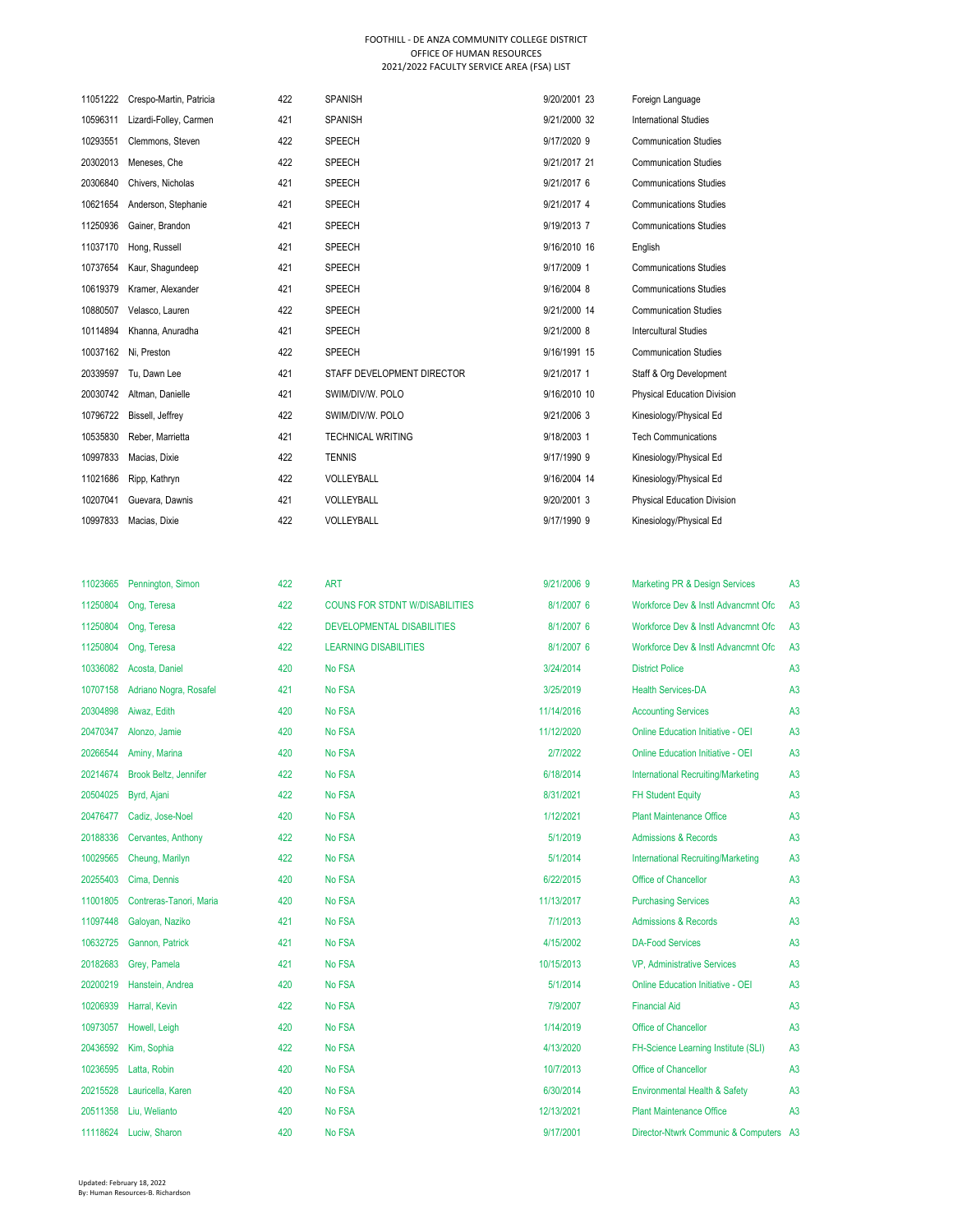| 20194772 | Mahato, Jennifer          | 421 | No FSA                     | 3/24/2014    | <b>Director, College Operations</b>            | A <sub>3</sub> |
|----------|---------------------------|-----|----------------------------|--------------|------------------------------------------------|----------------|
| 20173848 | Mandy, Lisa               | 421 | No FSA                     | 7/15/2013    | <b>Financial Aid</b>                           | A <sub>3</sub> |
|          | 20501122 Martinez, Ralph  | 422 | No FSA                     | 10/18/2021   | <b>International Recruiting/Marketing</b>      | A <sub>3</sub> |
| 10182431 | Mieso, Rob                | 421 | No FSA                     | 8/1/2008     | <b>VP Student Services</b>                     | A <sub>3</sub> |
| 20500771 | Nelson, Todd              | 420 | No FSA                     | 7/19/2021    | <b>Plant Maintenance Office</b>                | A <sub>3</sub> |
| 10919570 | Paule, Romeo              | 422 | No FSA                     | 7/18/2000    | <b>FH Bookstore</b>                            | A <sub>3</sub> |
| 11055116 | Pingali, Sirisha          | 420 | No FSA                     | 4/3/2018     | <b>Budget Office</b>                           | A <sub>3</sub> |
| 20271142 | Puentes, Raquel           | 420 | No FSA                     | 1/25/2016    | <b>Business Services</b>                       | A <sub>3</sub> |
| 20347434 | Regalado, Elias           | 422 | No FSA                     | 12/18/2017   | <b>Finance &amp; Administrative Services</b>   | A <sub>3</sub> |
| 20177170 | Rodriguez, Jorge          | 421 | No FSA                     | 8/19/2013    | <b>DA-Custodial</b>                            | A <sub>3</sub> |
| 20251114 | Schultz, Justin           | 420 | No FSA                     | 2/1/2019     | <b>Online Education Initiative - OEI</b>       | A <sub>3</sub> |
| 20028090 | Sciacchitano, Roseanne    | 420 | No FSA                     | 8/3/2010     | <b>Plant Maintenance Office</b>                | A <sub>3</sub> |
| 20422268 | Sewell, Justin            | 422 | No FSA                     | 10/14/2019   | Krause Center for Innovation (KCI)             | A <sub>3</sub> |
| 11230573 | Shih, Chien               | 420 | No FSA                     | 11/27/2006   | <b>Director-Information Systems</b>            | A <sub>3</sub> |
| 10795993 | Spatafore, Marisa         | 421 | No FSA                     | 10/1/2006    | Communications                                 | A <sub>3</sub> |
| 20166414 | Teijeiro, Michael         | 422 | No FSA                     | 1/5/2015     | Kinesiology & Athletics Div Ofc                | A <sub>3</sub> |
| 20264110 | Tolnai, Catherine         | 422 | No FSA                     | 3/1/2021     | <b>FH - KCI Operations</b>                     | A <sub>3</sub> |
| 20190807 | Turner, Sharon            | 422 | No FSA                     | 4/1/2014     | <b>CTE Pathways Program</b>                    | A <sub>3</sub> |
| 20229644 | <b>Ulate, David</b>       | 420 | No FSA                     | 1/5/2015     | <b>Institutional Research</b>                  | A <sub>3</sub> |
| 10762767 | Varela, Martin            | 421 | No FSA                     | 2/15/2018    | <b>Director, Fiscal Services</b>               | A <sub>3</sub> |
| 11049779 | Vo, Christine             | 420 | No FSA                     | 6/1/2007     | <b>Human Resources</b>                         | A <sub>3</sub> |
| 10902631 | Watson, Bret              | 422 | No FSA                     | 10/1/2012    | <b>Finance &amp; Administrative Services</b>   | A <sub>3</sub> |
| 10320142 | <b>Bryant, Robert</b>     | 421 | <b>AUTO TECH</b>           | 9/20/2001 14 | Workforce                                      | A <sub>2</sub> |
| 10372920 | Muthyala-Kandula, Anita   | 421 | <b>BIOLOGICAL SCIENCES</b> | 9/22/2005 15 | <b>Bio Health Science Division</b>             | A <sub>2</sub> |
| 11305066 | Subramaniam, Ramachandran | 422 | <b>CHEMISTRY</b>           | 9/18/2008 3  | <b>Instruct &amp; Institutional Resrch Ofc</b> | A <sub>2</sub> |
| 11245337 | Balducci, Laureen         | 421 | <b>COUNSELING</b>          | 8/1/2006 2   | <b>DSPS-General</b>                            | A <sub>2</sub> |
| 10562564 | Cortez, Alicia            | 421 | <b>COUNSELING</b>          | 8/13/1990 1  | <b>Academic Services</b>                       | A2             |
| 11305272 | Norte, Edmundo            | 421 | <b>COUNSELING</b>          | 10/12/2009 1 | <b>Intercultural General</b>                   | A2             |
| 11181696 | Fong, Valerie             | 422 | <b>ENGLISH</b>             | 9/22/2005 2  | <b>Language Arts Division Office</b>           | A <sub>2</sub> |
| 10277081 | Hearn, Lydia              | 421 | <b>ENGLISH</b>             | 9/21/2000 6  | <b>Academic Services</b>                       | A2             |
| 11250769 | Lee, Debbie               | 421 | <b>MATHEMATICS</b>         | 9/20/2007 3  | <b>Intercultural General</b>                   | A2             |
| 10030133 | Allen, Christopher        | 422 | No FSA                     | 5/28/2019    | <b>Apprenticeship Administration</b>           | A2             |
| 20269482 | Alva-Campbell, Yvette     | 421 | No FSA                     | 1/4/2016     | <b>Physical Sciences &amp; Math Division</b>   | A <sub>2</sub> |
| 20503304 | Barnes, Mark              | 422 | No FSA                     | 9/7/2021     | <b>LRC Division Office</b>                     | A <sub>2</sub> |
| 11329217 | <b>Bliss, Samuel</b>      | 421 | <b>No FSA</b>              | 6/1/2016     | <b>DA-Extended Year Prog</b>                   | A <sub>2</sub> |
| 20463020 | <b>Charles, Roosevelt</b> | 422 | <b>No FSA</b>              | 9/8/2020     | Counseling                                     | A2             |
| 10229187 | Espinosa-Pieb, Christina  | 421 | No FSA                     | 7/1/2000     | <b>VP</b> Instruction                          | A <sub>2</sub> |
| 20117823 | Fayek, Abdelmoaty         | 421 | No FSA                     | 5/1/2012     | <b>Business Division Office</b>                | A2             |
| 20222121 | Hadsell, Jory             | 420 | No FSA                     | 9/2/2014     | <b>Online Education Initiative - OEI</b>       | A <sub>2</sub> |
| 11250717 | Harada, Naoko             | 421 | No FSA                     | 5/1/2007     | <b>Child Development Center</b>                | A <sub>2</sub> |
| 10405846 | Henderson, April          | 422 | No FSA                     | 9/16/2019    | Equal Opportunity Program (EOPS)               | A <sub>2</sub> |
| 10916745 | Hueg, Kurt                | 422 | No FSA                     | 9/7/1995     | <b>Instruct &amp; Institutional Resrch Ofc</b> | A <sub>2</sub> |
| 10059293 | Krause, Linda             | 422 | No FSA                     | 7/1/2013     | Krause Center for Innovation (KCI)             | A <sub>2</sub> |
| 11250718 | Lebleu Burns, Michele     | 421 | No FSA                     | 5/21/2007    | <b>EOPS</b>                                    | A <sub>2</sub> |
| 20422199 | Maldonado, Leticia        | 422 | No FSA                     | 10/14/2019   | <b>Student Affairs</b>                         | A <sub>2</sub> |
| 20499858 | Massad, Sana              | 421 | No FSA                     | 7/1/2021     | <b>Nursing Program</b>                         | A <sub>2</sub> |
| 20392437 | Mendoza, Eric             | 421 | No FSA                     | 3/1/2019     | <b>Physical Education Division</b>             | A <sub>2</sub> |
| 20235794 | Nash, Robert              | 420 | No FSA                     | 8/22/2018    | <b>Online Education Initiative - OEI</b>       | A <sub>2</sub> |
| 10791583 | Nikolchev, Betsy          | 422 | No FSA                     | 5/1/2012     | <b>FH-Family Engagement Institute</b>          | A <sub>2</sub> |
| 20217668 | Peters, Bonnie            | 420 | No FSA                     | 9/8/2014     | <b>Online Education Initiative - OEI</b>       | A <sub>2</sub> |

| <b>Financial Aid</b>                           | A3             |
|------------------------------------------------|----------------|
| <b>International Recruiting/Marketing</b>      | A <sub>3</sub> |
| <b>VP Student Services</b>                     | A <sub>3</sub> |
| <b>Plant Maintenance Office</b>                | A <sub>3</sub> |
| <b>FH Bookstore</b>                            | A <sub>3</sub> |
| <b>Budget Office</b>                           | A <sub>3</sub> |
| <b>Business Services</b>                       | A <sub>3</sub> |
| <b>Finance &amp; Administrative Services</b>   | A <sub>3</sub> |
| <b>DA-Custodial</b>                            | A <sub>3</sub> |
| <b>Online Education Initiative - OEI</b>       | A <sub>3</sub> |
| <b>Plant Maintenance Office</b>                | A <sub>3</sub> |
| Krause Center for Innovation (KCI)             | A <sub>3</sub> |
| <b>Director-Information Systems</b>            | A <sub>3</sub> |
| Communications                                 | A <sub>3</sub> |
| Kinesiology & Athletics Div Ofc                | A <sub>3</sub> |
| <b>FH - KCI Operations</b>                     | A <sub>3</sub> |
| <b>CTE Pathways Program</b>                    | A <sub>3</sub> |
| <b>Institutional Research</b>                  | A <sub>3</sub> |
| <b>Director, Fiscal Services</b>               | A <sub>3</sub> |
| <b>Human Resources</b>                         | A <sub>3</sub> |
| <b>Finance &amp; Administrative Services</b>   | A <sub>3</sub> |
| Workforce                                      | A2             |
| <b>Bio Health Science Division</b>             | A <sub>2</sub> |
| <b>Instruct &amp; Institutional Resrch Ofc</b> | A <sub>2</sub> |
| <b>DSPS-General</b>                            | A2             |
| <b>Academic Services</b>                       | A2             |
|                                                |                |
| <b>Intercultural General</b>                   | A2             |
| <b>Language Arts Division Office</b>           | A2             |
| <b>Academic Services</b>                       | A2             |
| <b>Intercultural General</b>                   | A2             |
| <b>Apprenticeship Administration</b>           | A2             |
| <b>Physical Sciences &amp; Math Division</b>   | A2             |
| <b>LRC Division Office</b>                     | A2             |
| <b>DA-Extended Year Prog</b>                   | A <sub>2</sub> |
| Counseling                                     | A <sub>2</sub> |
| <b>VP</b> Instruction                          | A <sub>2</sub> |
| <b>Business Division Office</b>                | A2             |
| <b>Online Education Initiative - OEI</b>       | A2             |
| <b>Child Development Center</b>                | A2             |
| <b>Equal Opportunity Program (EOPS)</b>        | A2             |
| <b>Instruct &amp; Institutional Resrch Ofc</b> | A2             |
| Krause Center for Innovation (KCI)             | A2             |
| <b>EOPS</b>                                    | A2             |
| <b>Student Affairs</b>                         | A2             |
| <b>Nursing Program</b>                         | A <sub>2</sub> |
| <b>Physical Education Division</b>             | A2             |
| <b>Online Education Initiative - OEI</b>       | A2             |
| FH-Family Engagement Institute                 | A2             |
| <b>Online Education Initiative - OEI</b>       | A <sub>2</sub> |